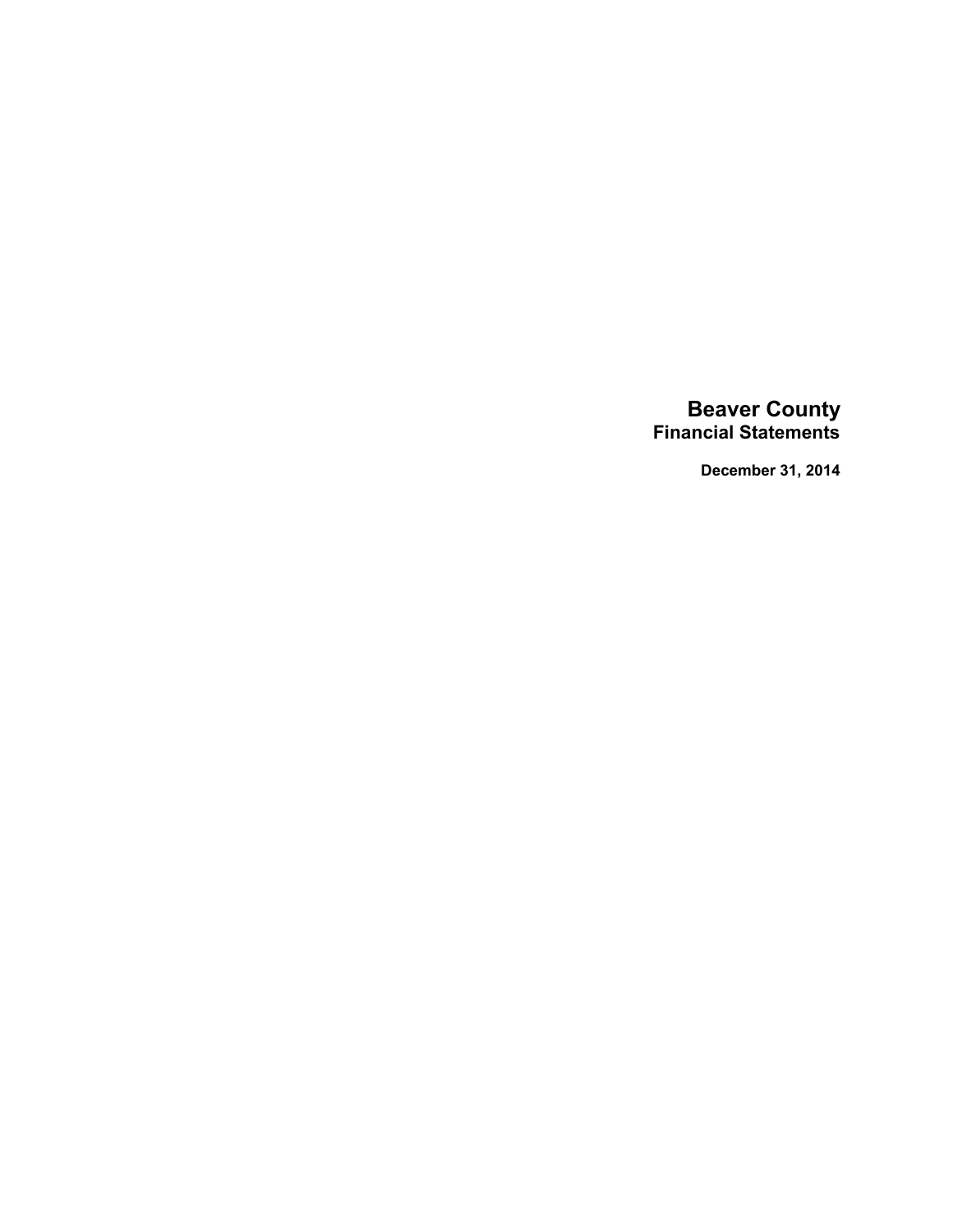

# **Management's Responsibility**

To the Reeve and Councillors of Beaver County:

Management is responsible for the preparation and presentation of the accompanying financial statements, including responsibility for significant accounting judgments and estimates in accordance with This responsibility includes selecting appropriate Canadian public sector accounting standards. accounting principles and methods, and making decisions affecting the measurement of transactions in which objective judgment is required.

In discharging its responsibilities for the integrity and fairness of the financial statements, management designs and maintains the necessary accounting systems and related internal controls to provide reasonable assurance that transactions are authorized, assets are safeguarded and financial records are properly maintained to provide reliable information for the preparation of financial statements.

Council is composed entirely of individuals who are neither management nor employees of the County. Council is responsible for overseeing management in the performance of its financial reporting responsibilities, and for approving the financial statements. Council fulfills these responsibilities by reviewing the financial information prepared by management and discussing relevant matters with management and external auditors. Council is also responsible for recommending the appointment of the County's external auditors.

MNP LLP, an independent firm of Chartered Accountants, is appointed by Council to audit the financial statements and report directly to them; their report follows. The external auditors have full and free access to, and meet periodically and separately with, both Council and management to discuss their audit findings.

April 15, 2015

**Chief Administrative Officer**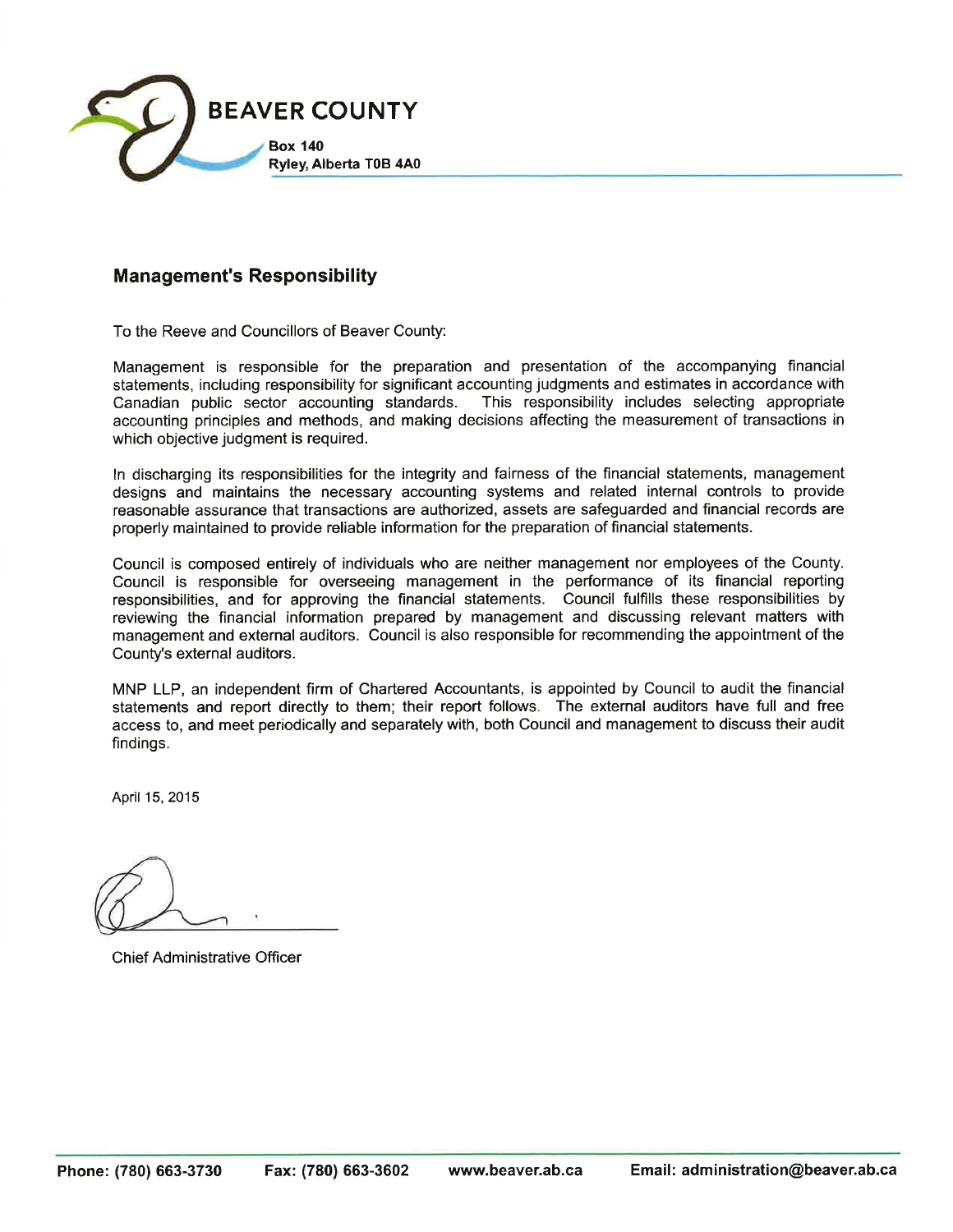To the Reeve and Councillors of Beaver County:

We have audited the accompanying financial statements of Beaver County, which comprise the statement of financial position at December 31, 2014, the statements of operations, change in net financial assets, cash flows, and schedules I through VI for the year then ended, and a summary of significant accounting policies and other explanatory notes.

#### *Management's Responsibility for Financial Statements*

Management is responsible for the preparation and fair presentation of these financial statements in accordance with Canadian public sector accounting standards, and for such internal control as management determines is necessary to enable the preparation of financial statements that are free from material misstatement, whether due to fraud or error.

#### *Auditors' Responsibility*

Our responsibility is to express an opinion on these financial statements based on our audit. We conducted our audit in accordance with Canadian generally accepted auditing standards. Those standards require that we comply with ethical requirements and plan and perform an audit to obtain reasonable assurance about whether the financial statements are free from material misstatement.

An audit involves performing procedures to obtain audit evidence about the amounts and disclosures in the financial statements. The procedures selected depend on the auditors' judgment, including the assessment of the risks of material misstatement of the financial statements, whether due to fraud or error. In making those risk assessments, the auditor considers internal controls relevant to the entity's preparation and fair presentation of the financial statements in order to design audit procedures that are appropriate in the circumstances, but not for the purpose of expressing an opinion on the effectiveness of the entity's internal controls. An audit also includes evaluating the appropriateness of the accounting policies used and the reasonableness of accounting estimates made by management, as well as evaluating the overall presentation of the financial statements.

We believe the audit evidence obtained is sufficient and appropriate to provide a basis for our audit opinion.

#### *Opinion*

In our opinion, the financial statements present fairly, in all material respects, the financial position of Beaver County as at December 31, 2014, and the results of its operations, change in net financial assets, and its cash flows for the year then ended in accordance with Canadian public sector accounting standards.

#### Other Matter

The financial statements as at and for the year ended December 31, 2013 were audited by other auditors, who expressed an unqualified opinion on these statements in their report dated April 16, 2014.

 $11P$ 

April 15, 2015

Leduc, Alberta Chartered Accountants

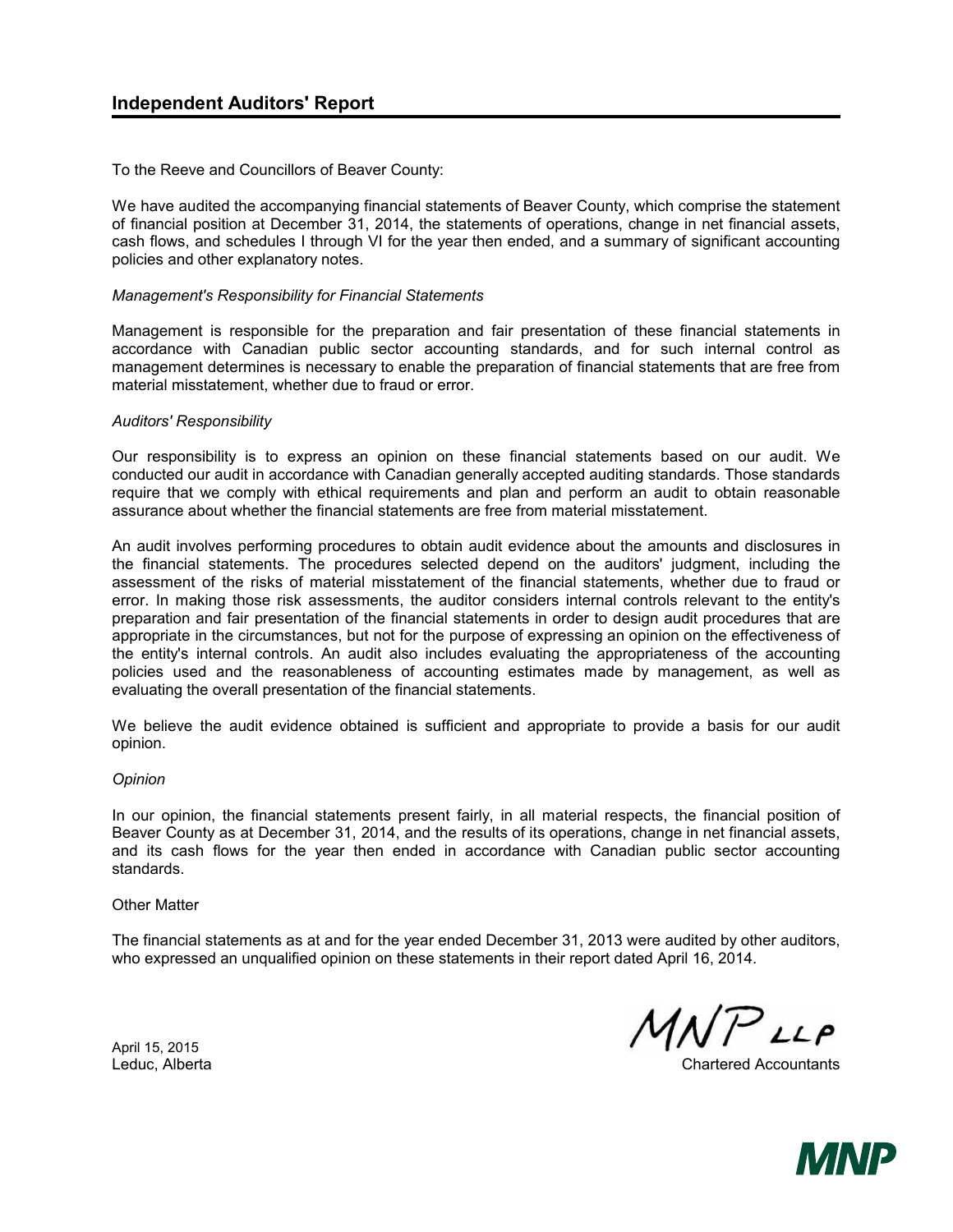# **Beaver County Statement of Financial Position**

As at December 31, 2014

|                                              | 2014       | 2013<br>(Restated) |
|----------------------------------------------|------------|--------------------|
|                                              |            |                    |
| <b>Financial assets</b>                      |            |                    |
| Cash and equivalents (Note 2)                | 1,083,105  | 2,057,995          |
| Investments (Note 3)                         | 15,553,569 | 12,310,089         |
| Property taxes receivable (Note 4)           | 252,682    | 334,668            |
| Trade and other accounts receivable (Note 5) | 891,866    | 209,573            |
| Land for resale inventory                    | 2,308,200  | 2,288,158          |
| Due from Beaver Foundation (Note 6)          | 3,601,822  | 3,990,115          |
| Investment in subsidiary (Note 7)            | 100        | 100                |
|                                              | 23,691,344 | 21,190,698         |
| <b>Liabilities</b>                           |            |                    |
| Accounts payable and accrued liabilities     | 1,544,051  | 838,392            |
| <b>Reclamation liability</b>                 | 600,000    | 600,000            |
| <b>Deposit liabilities</b>                   | 5,290      | 5,070              |
| Employee benefit obligations (Note 8)        | 414,990    | 387,839            |
| Deferred revenue (Note 9)                    | 547,356    | 438,423            |
| Long-term debt (Note 10)                     | 3,601,822  | 3,990,115          |
|                                              | 6,713,509  | 6,259,839          |
| <b>Net financial assets</b>                  | 16,977,835 | 14,930,859         |
| <b>Non-financial assets</b>                  |            |                    |
| Tangible capital assets (Schedule II)        | 40,348,793 | 39,241,277         |
| Inventory for consumption (Note 11)          | 2,812,997  | 3,035,196          |
| Prepaid expenses                             | 159,162    | 130,684            |
|                                              |            |                    |
|                                              | 43,320,952 | 42,407,157         |
| Accumulated surplus (Schedule I)             | 60,298,787 | 57,338,016         |

Commitments (Note 17)

Approved on behalf of Council: Reeve Councillor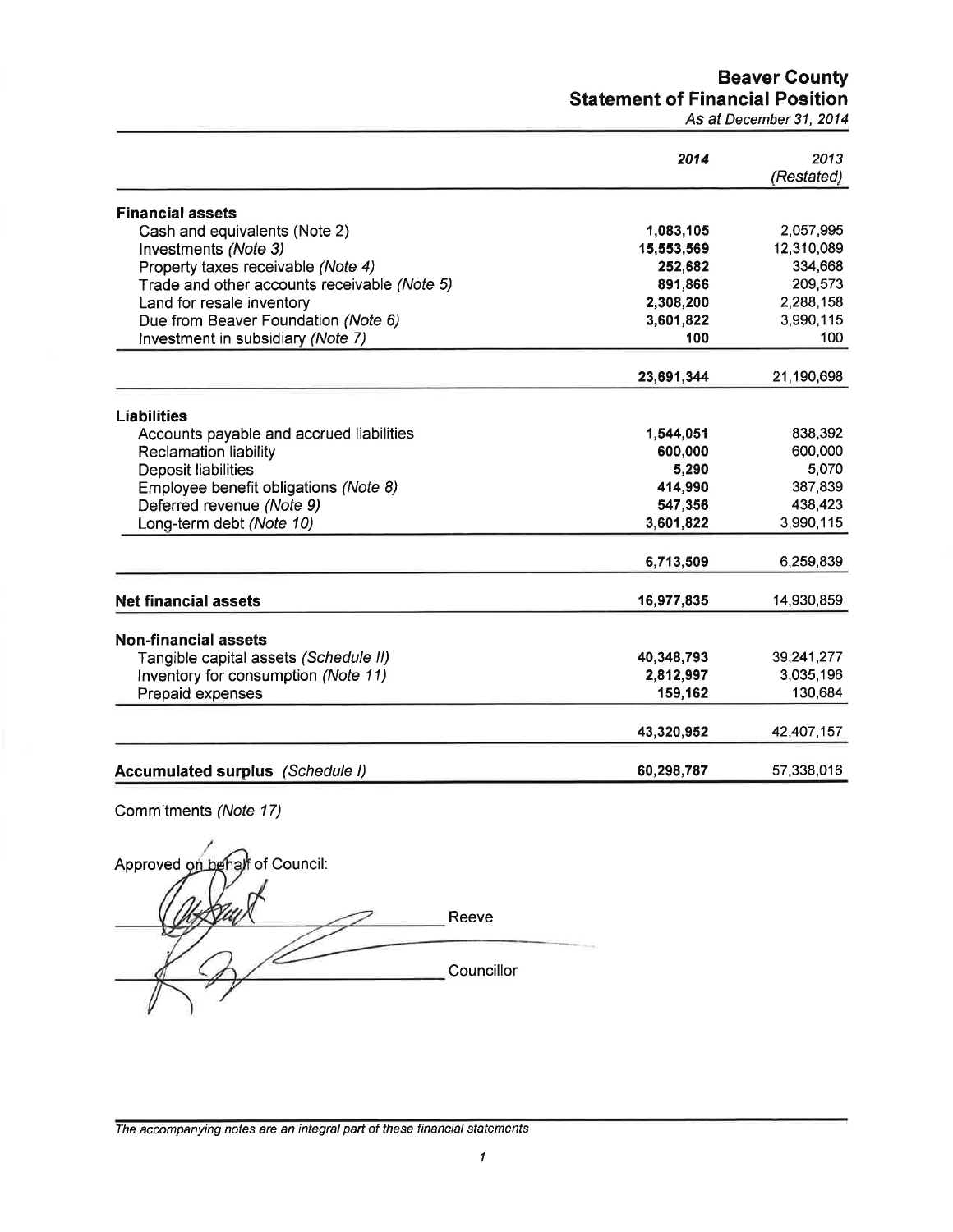**Beaver County Statement of Operations**

*For the year ended December 31, 2014*

|                                                | 2014          |            |                    |
|------------------------------------------------|---------------|------------|--------------------|
|                                                | <b>Budget</b> | 2014       | 2013<br>(Restated) |
|                                                |               |            |                    |
| <b>Revenue</b>                                 |               |            |                    |
| Net municipal property taxes (Schedule III)    | 12, 194, 777  | 12,147,457 | 11,519,569         |
| Government transfers (Schedule IV)             | 2,636,661     | 1,151,917  | 1,341,646          |
| Grants                                         | 265,500       | 689,666    | 129,006            |
| User fees and sales of goods                   | 326,950       | 457,427    | 399,833            |
| Interest income                                | 125,000       | 394,961    | 324,765            |
| Penalties and costs on taxes                   | 60,000        | 73,917     | 74,799             |
| Gain on sale of tangible capital assets        |               | 65,022     | 427,807            |
| Other                                          | 17,000        | 59,139     | 17,605             |
| Rental                                         | 49,140        | 35,309     | 44,027             |
| Fines                                          | 50,000        | 34,244     | 29,161             |
|                                                | 15,459,528    | 15,109,059 | 14,308,218         |
|                                                |               |            |                    |
| <b>Expenses</b>                                |               |            |                    |
| Public works                                   | 6,192,003     | 8,254,138  | 8,839,859          |
| Administration                                 | 2,134,675     | 2,519,834  | 2,341,880          |
| Agricultural services                          | 974,380       | 1,143,924  | 910,934            |
| Protective services                            | 976,651       | 964,981    | 896,018            |
| Parks and recreation                           | 329,654       | 349,606    | 296,715            |
| Legislative                                    | 318,695       | 285,180    | 271,971            |
| Culture                                        | 205,453       | 193,440    | 174,419            |
| Planning and economic development              | 303,929       | 187,288    | 188,372            |
| Community adult learning                       | 151,335       | 144,915    | 149,652            |
| Water and wastewater                           | 93,247        | 143,900    | 91,536             |
| Family and community support                   | 143,633       | 141,173    | 79,323             |
| Waste management                               | 6,220         | 4,252      | 4,553              |
|                                                | 11,829,875    | 14,332,631 | 14,245,232         |
| <b>Excess of revenue before other</b>          | 3,629,653     | 776,428    | 62,986             |
|                                                |               |            |                    |
| Government transfers for capital (Schedule IV) | 827,000       | 2,184,343  | 2,427,160          |
| <b>Excess of revenue over expenses</b>         | 4,456,653     | 2,960,771  | 2,490,146          |
| Accumulated surplus, beginning of year         | 57,338,016    | 57,338,016 | 54,847,870         |
| Accumulated surplus, end of year               | 61,794,669    | 60,298,787 | 57,338,016         |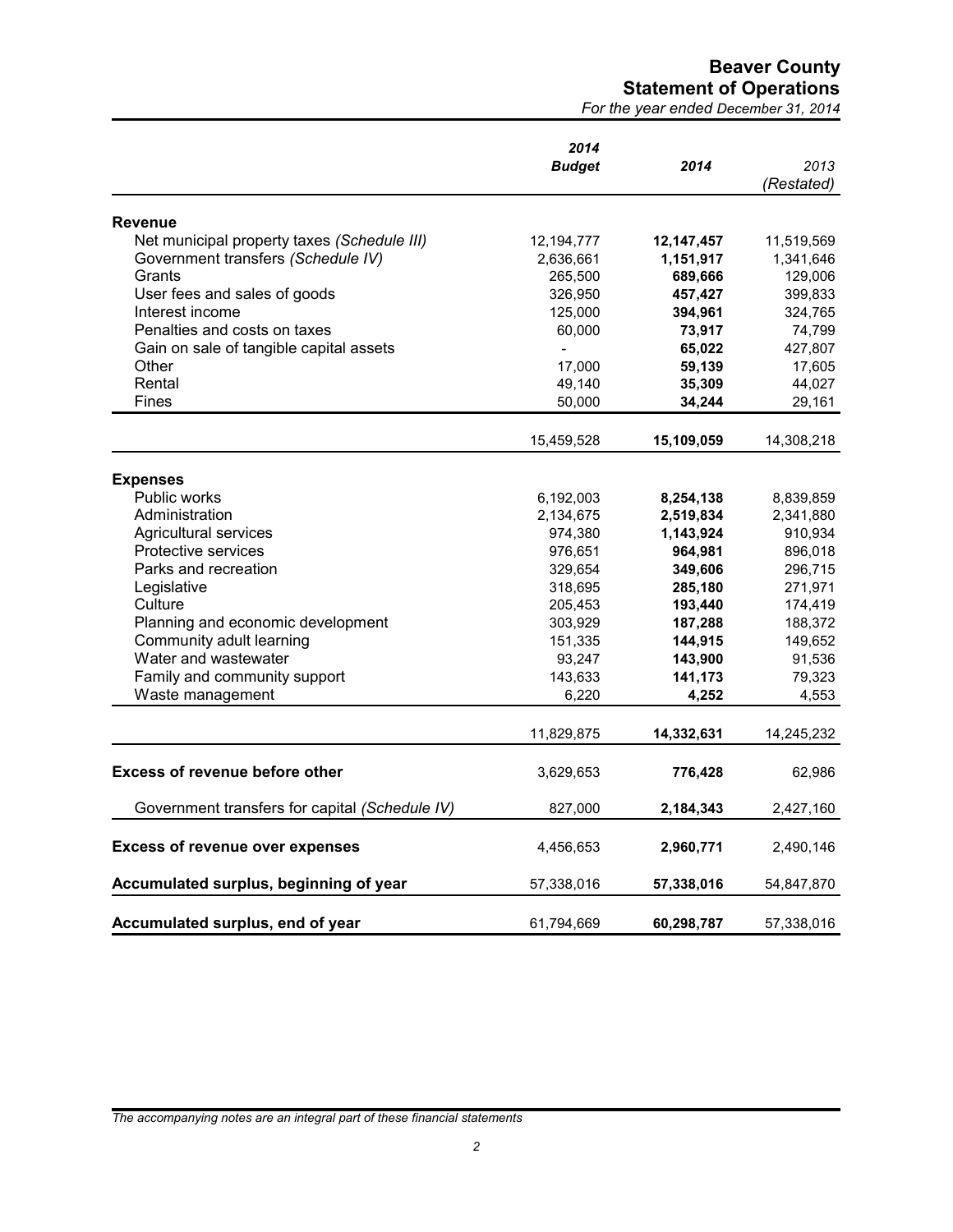# **Beaver County Statement of Change in Net Financial Assets**

*For the year ended December 31, 2014*

|                                                 | 2014<br><b>Budget</b> | 2014        | 2013<br>(Restated) |
|-------------------------------------------------|-----------------------|-------------|--------------------|
| <b>Excess of revenue over expenses</b>          | 4,456,653             | 2,960,771   | 2,490,146          |
| Acquisition of tangible capital assets          | (5,982,691)           | (5,637,511) | (3,608,086)        |
| Proceeds on disposal of tangible capital assets | 1,423,400             | 1,911,093   | 763,617            |
| Amortization of tangible capital assets         |                       | 2,683,923   | 2,599,092          |
| Gain on sale of tangible capital assets         |                       | (65, 022)   | (427, 807)         |
| Increase in prepaid expenses                    |                       | (28, 477)   | (11,083)           |
| Use of inventory for consumption                |                       | 222,199     | 10,690             |
| Increase (decrease) in net financial assets     | (102, 638)            | 2,046,976   | 1,816,569          |
| Net financial assets, beginning of year         | 14,930,859            | 14,930,859  | 13,114,290         |
| Net financial assets, end of year               | 14,828,221            | 16,977,835  | 14,930,859         |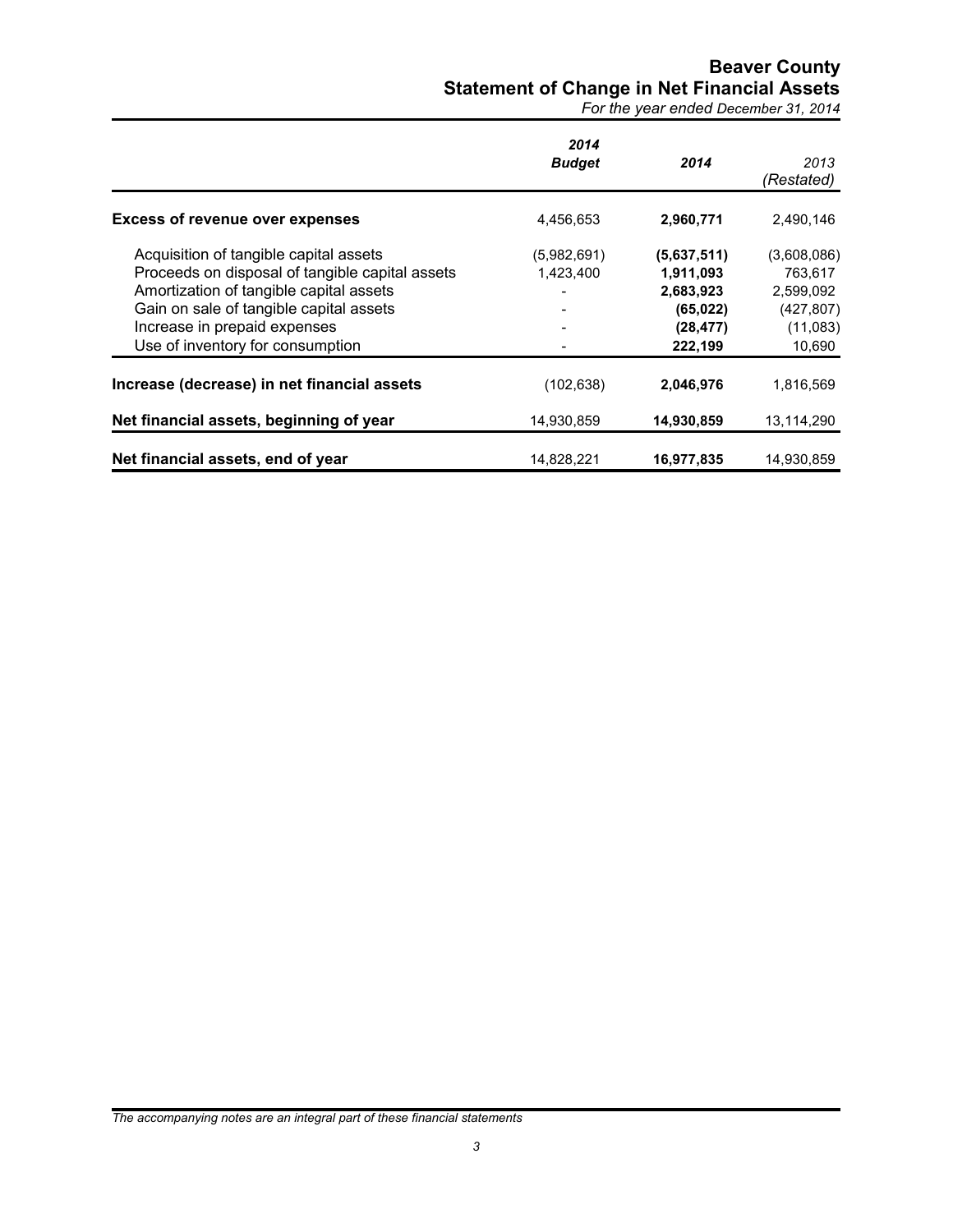**Beaver County**

**Statement of Cash Flows** *For the year ended December 31, 2014*

|                                                                 | 2014        | 2013           |
|-----------------------------------------------------------------|-------------|----------------|
| Cash provided by (used for) the following activities:           |             |                |
| <b>Operating</b>                                                |             |                |
| Excess of revenue over expenses                                 | 2,960,771   | 2,490,146      |
| Non-cash items:                                                 |             |                |
| Amortization of tangible capital assets                         | 2,683,923   | 2,599,092      |
| Gain on disposal of tangible capital assets                     | (65, 022)   | (427, 807)     |
| Net change in non-cash operating working capital balances:      |             |                |
| Increase (decrease) in deferred revenue                         | 108,933     | (42, 953)      |
| Increase in prepaid expenses                                    | (28, 478)   | (11,083)       |
| Increase (decrease) in accounts payable and accrued liabilities | 645,379     | (2, 137, 021)  |
| Decrease (increase) in trade and other accounts receivable      | (682, 293)  | 1,418,735      |
| Decrease (increase) in property taxes receivable                | 81,986      | (23,066)       |
| Increase in deposit liabilities                                 | 220         | $\blacksquare$ |
| Decrease in inventory for consumption                           | 222,199     | 10,690         |
| Increase in employee benefit obligations                        | 27,151      | 60,893         |
| Decrease (increase) in land held for resale                     | (20, 042)   | 337,750        |
|                                                                 | 5,934,727   | 4,275,376      |
|                                                                 |             |                |
| <b>Capital</b>                                                  |             |                |
| Proceeds on disposal of tangible capital assets                 | 1,911,093   | 763,617        |
| Acquisition of tangible capital assets                          | (5,577,231) | (4,332,296)    |
|                                                                 | (3,666,138) | (3,568,679)    |
| Investing                                                       |             |                |
| Purchase of investments                                         | (3,243,479) | (1,810,089)    |
| Advances to subsidiary company                                  |             | (581)          |
| Decrease in due from Beaver Foundation                          | 388,293     | 107,687        |
|                                                                 | (2,855,186) | (1,702,983)    |
|                                                                 |             |                |
| <b>Financing</b>                                                |             |                |
| Repayment of long-term debt                                     | (388, 293)  | (107, 687)     |
| Decrease in cash and equivalents                                |             |                |
|                                                                 | (974, 890)  | (1, 103, 973)  |
| Cash and equivalents, beginning of year                         | 2,057,995   | 3,161,968      |
| Cash and equivalents, end of year (Note 2)                      | 1,083,105   | 2,057,995      |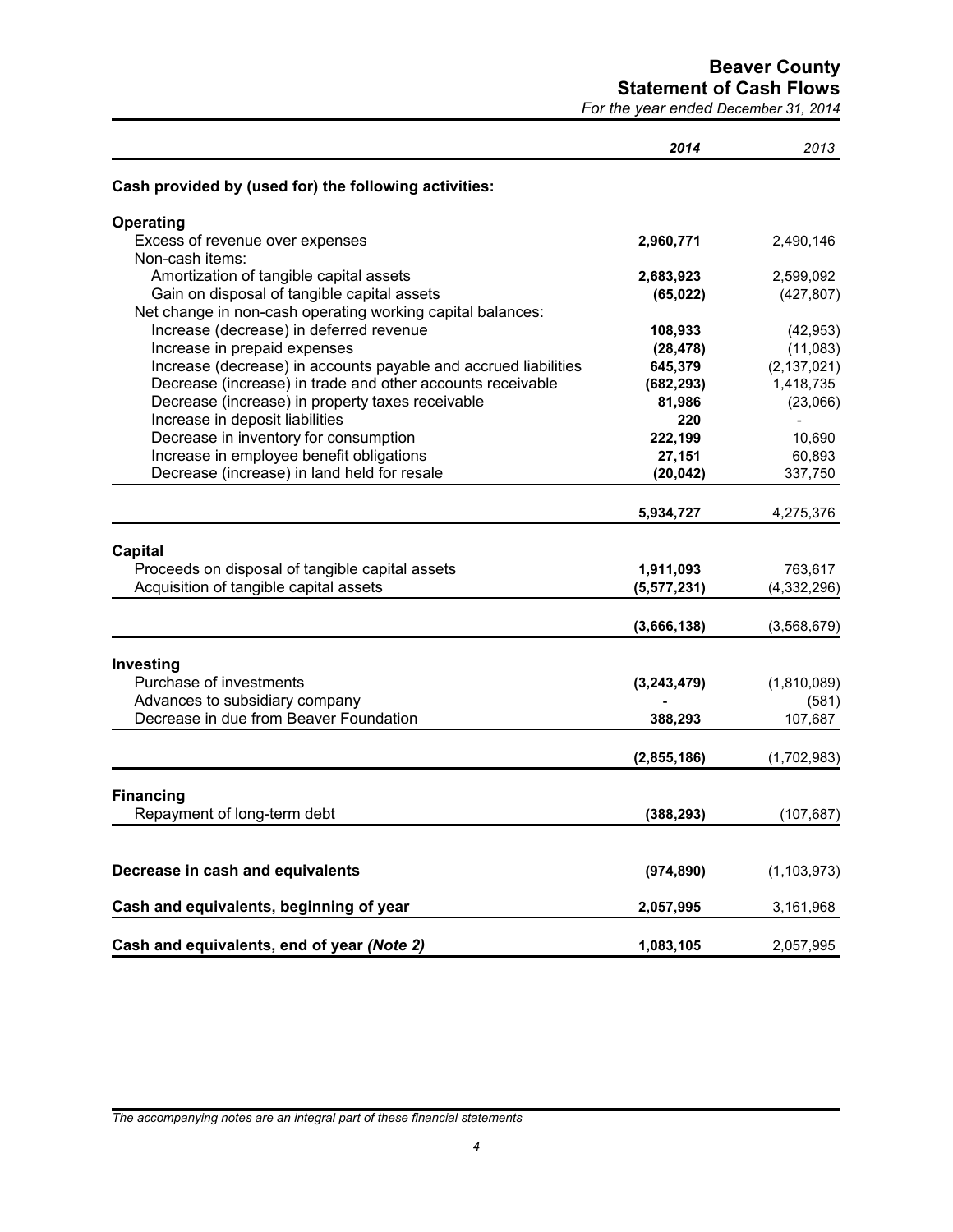# **Beaver County Schedule I - Schedule of Changes in Accumulated Surplus**

*For the year ended December 31, 2014*

|                                                                                      | <b>Unrestricted</b> | <b>Restricted</b>           |     | <b>Equity Equity in Tangible</b>          |                          |                         |
|--------------------------------------------------------------------------------------|---------------------|-----------------------------|-----|-------------------------------------------|--------------------------|-------------------------|
|                                                                                      | <b>Surplus</b>      | <b>Surplus</b><br>(Note 19) |     | in Subsidiary Capital Assets<br>(Note 13) | 2014                     | 2013<br>(Restated)      |
| Balance, beginning of year, as previously stated<br>Correction of an error (Note 23) | 1,129,100           | 17,567,539<br>(600, 000)    | 100 | 39,241,277                                | 57,938,016<br>(600, 000) | 55,447,870<br>(600,000) |
| Balance, beginning of year, as restated                                              | 1,129,100           | 16,967,539                  | 100 | 39,241,277                                | 57,338,016               | 54,847,870              |
| Excess of revenue over expenses                                                      | 2,960,771           |                             |     |                                           | 2,960,771                | 2,490,146               |
| Unrestricted funds designated for future use                                         | (5,001,257)         | 5,001,257                   |     |                                           |                          |                         |
| Restricted funds for operations                                                      | 335,125             | (335, 125)                  |     |                                           |                          |                         |
| Restricted funds used for tangible capital assets                                    | ۰.                  | (2,812,877)                 | ٠   | 2,812,877                                 | $\blacksquare$           |                         |
| Current year funds used for tangible capital assets                                  | (2,824,633)         |                             |     | 2,824,633                                 |                          |                         |
| Disposal of tangible capital assets                                                  | 1,846,071           | ٠                           |     | (1,846,071)                               | $\blacksquare$           |                         |
| Annual amortization expense                                                          | 2,683,923           | $\overline{\phantom{a}}$    |     | (2,683,923)                               |                          |                         |
| Change in accumulated surplus                                                        |                     | 1,853,255                   |     | 1,107,516                                 | 2,960,771                | 2,490,146               |
| Balance, end of year                                                                 | 1,129,100           | 18,820,794                  | 100 | 40,348,793                                | 60,298,787               | 57,338,016              |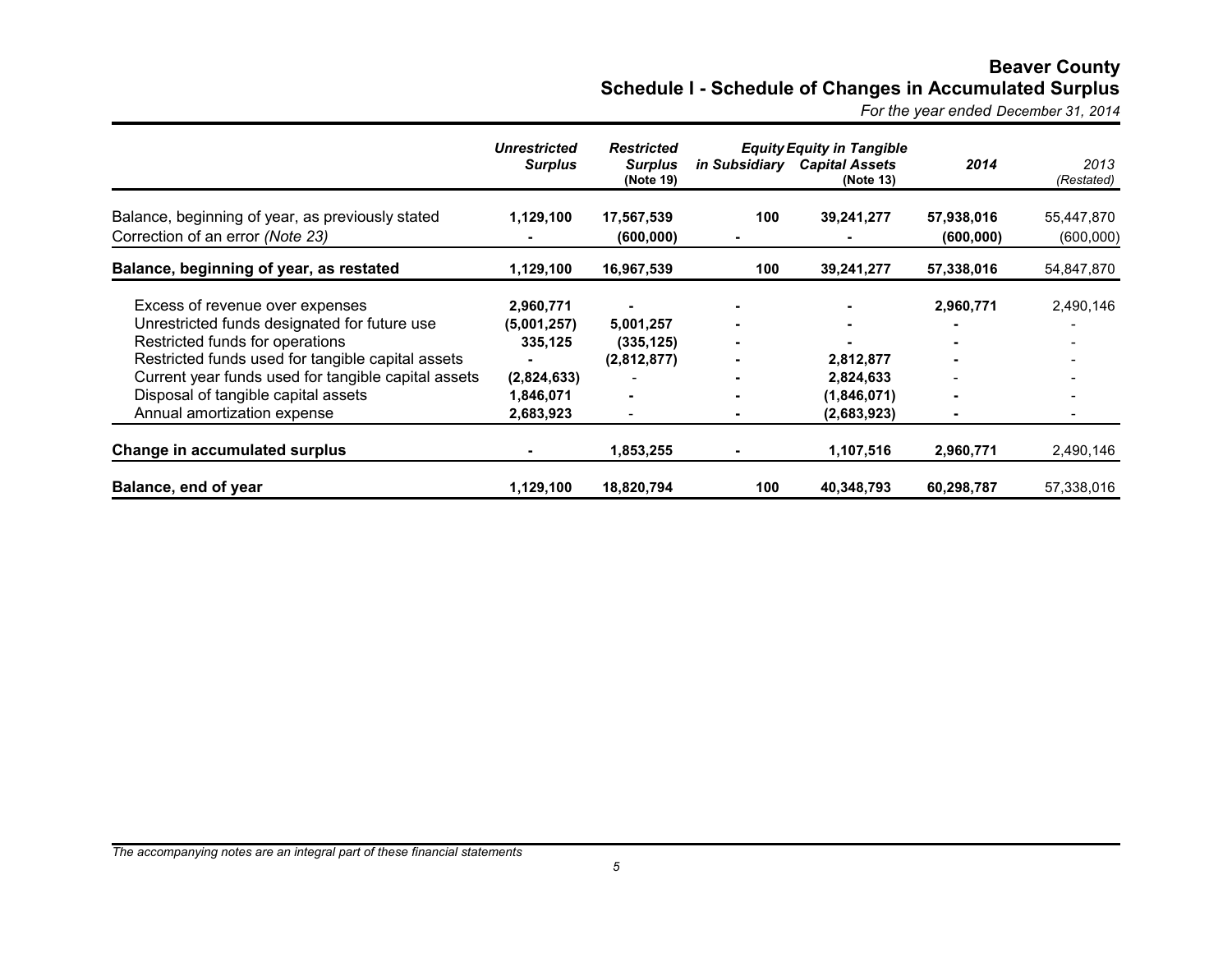## **Beaver County Schedule II - Schedule of Tangible Capital Assets**

*For the year ended December 31, 2014*

|                                                                               | Land                | Land<br><b>Improvements</b> | <b>Buildings</b>      | <b>Engineered</b><br><b>Structures</b> | <b>Machinery</b><br>& Equipment | <b>Vehicles</b>             | 2014                       | 2013                       |
|-------------------------------------------------------------------------------|---------------------|-----------------------------|-----------------------|----------------------------------------|---------------------------------|-----------------------------|----------------------------|----------------------------|
| Cost:                                                                         |                     |                             |                       |                                        |                                 |                             |                            |                            |
| Balance, beginning of year                                                    | 545,740             | 324,492                     | 5,114,468             | 76,206,931                             | 8,477,285                       | 2,056,432                   | 92,725,348                 | 90,304,603                 |
| Acquisition of tangible capital assets<br>Disposal of tangible capital assets | 222,794<br>(70,000) | 56,875                      | 644,920<br>(299, 653) | 1,967,655                              | 2,745,267<br>(2,617,896)        | $\blacksquare$<br>(29, 995) | 5,637,511<br>(3,017,544)   | 3,608,086<br>(1, 187, 341) |
| Balance, end of year                                                          | 698,534             | 381,367                     | 5,459,735             | 78,174,586                             | 8,604,656                       | 2,026,437                   | 95,345,315                 | 92,725,348                 |
| <b>Accumulated amortization:</b>                                              |                     |                             |                       |                                        |                                 |                             |                            |                            |
| Balance, beginning of year                                                    |                     | 136,266                     | 896,830               | 48,128,125                             | 3,174,394                       | 1,148,457                   | 53,484,072                 | 51,736,510                 |
| Annual amortization<br>Accumulated amortization on disposals                  |                     | 17,248                      | 111,845<br>(15, 376)  | 1,558,083                              | 859,307<br>(1, 126, 102)        | 137,440<br>(29, 995)        | 2,683,923<br>(1, 171, 473) | 2,599,092<br>(851, 531)    |
| Balance, end of year                                                          | $\blacksquare$      | 153,514                     | 993,299               | 49,686,208                             | 2,907,599                       | 1,255,902                   | 54,996,522                 | 53,484,071                 |
| Net book value                                                                | 698,534             | 227,853                     | 4,466,436             | 28,488,378                             | 5,697,057                       | 770,535                     | 40,348,793                 | 39,241,277                 |
| 2013 net book value                                                           | 545,740             | 188,226                     | 4,217,638             | 28,078,807                             | 5,302,891                       | 907,975                     | 39,241,277                 |                            |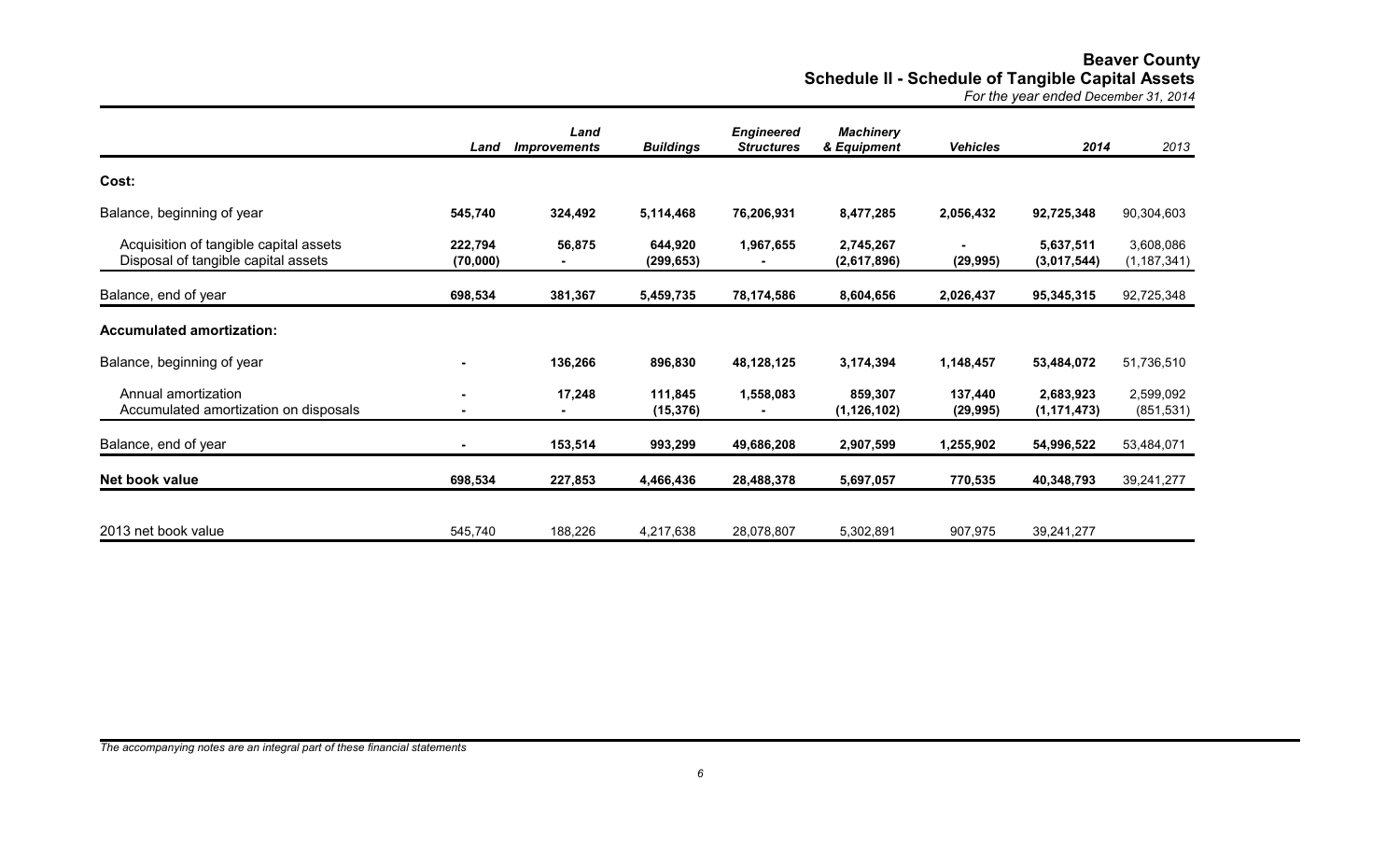## **Beaver County Schedule III - Schedule of Property Taxes Levied**

*For the year ended December 31, 2014*

|                                                 | 2014<br><b>Budget</b> | 2014       | 2013       |
|-------------------------------------------------|-----------------------|------------|------------|
|                                                 |                       |            |            |
| Taxation                                        |                       |            |            |
| Real property taxes                             | 10,472,076            | 8,874,336  | 8,591,740  |
| Linear property taxes                           | 5,000,000             | 6,551,154  | 6,266,065  |
| Special assessments and local improvement taxes | 5,995                 | 5,995      | 9,174      |
|                                                 | 15,478,071            | 15,431,485 | 14,866,979 |
| <b>Requisitions</b>                             |                       |            |            |
| Alberta School Foundation Fund                  | 3,111,291             | 3,112,022  | 3,170,158  |
| Beaver Foundation Management Agency             | 172,003               | 172,006    | 177,252    |
|                                                 | 3,283,294             | 3,284,028  | 3,347,410  |
| Net municipal property taxes                    | 12, 194, 777          | 12,147,457 | 11,519,569 |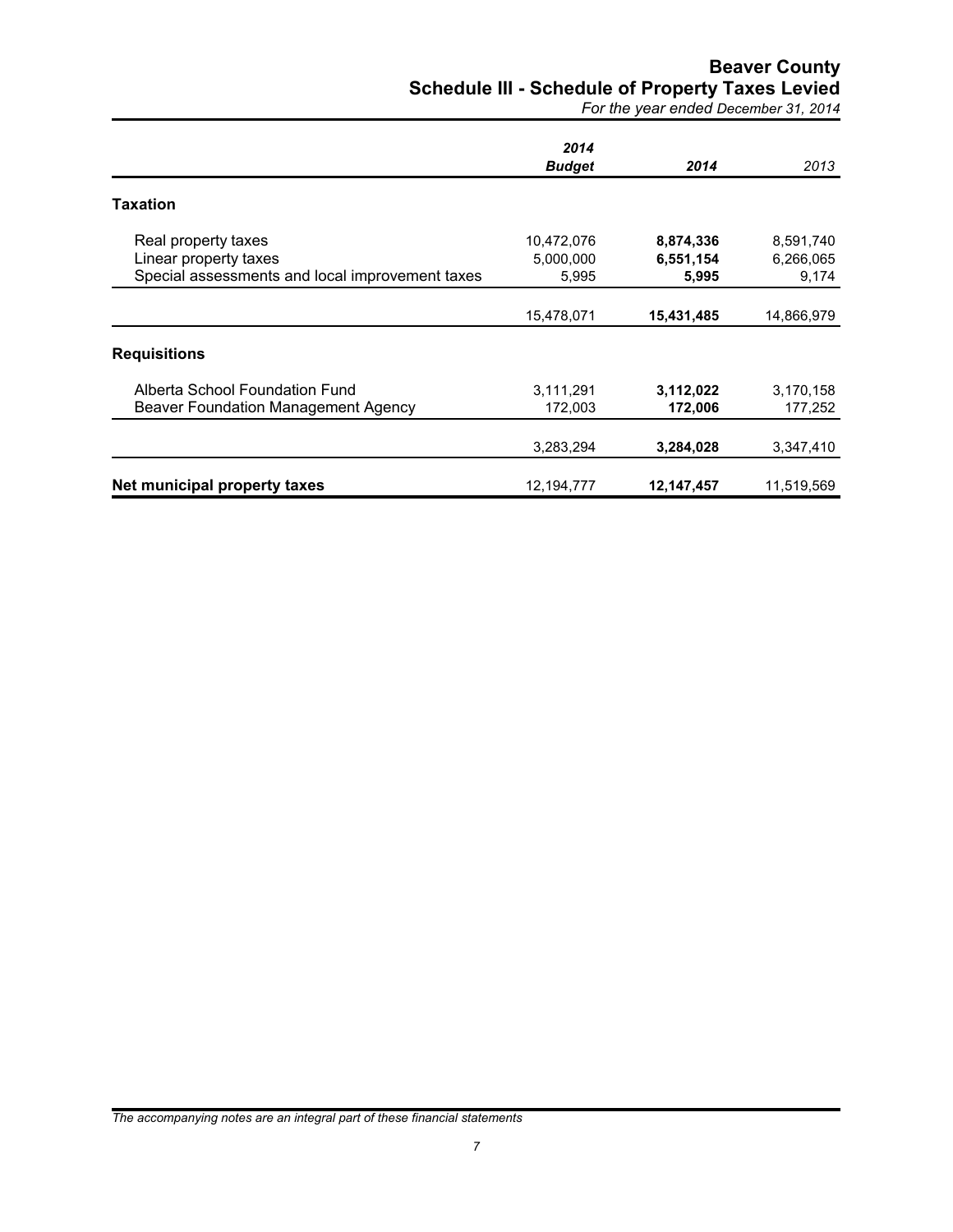# **Beaver County Schedule IV - Schedule of Government Transfers**

*For the year ended December 31, 2014*

|                                   | 2014          |                      |           |
|-----------------------------------|---------------|----------------------|-----------|
|                                   | <b>Budget</b> | 2014                 | 2013      |
| <b>Operating</b>                  |               |                      |           |
| Provincial                        | 2,280,143     | 1,146,339            | 1,338,913 |
| Federal                           | 356,518       | 5,578                | 2,733     |
|                                   | 2,636,661     | 1,151,917            | 1,341,646 |
| <b>Capital</b>                    |               |                      |           |
| Provincial<br>Federal             | 827,000       | 1,824,750<br>359,593 | 2,427,160 |
|                                   | 827,000       | 2,184,343            | 2,427,160 |
| <b>Total government transfers</b> | 3,463,661     | 3,336,260            | 3,768,806 |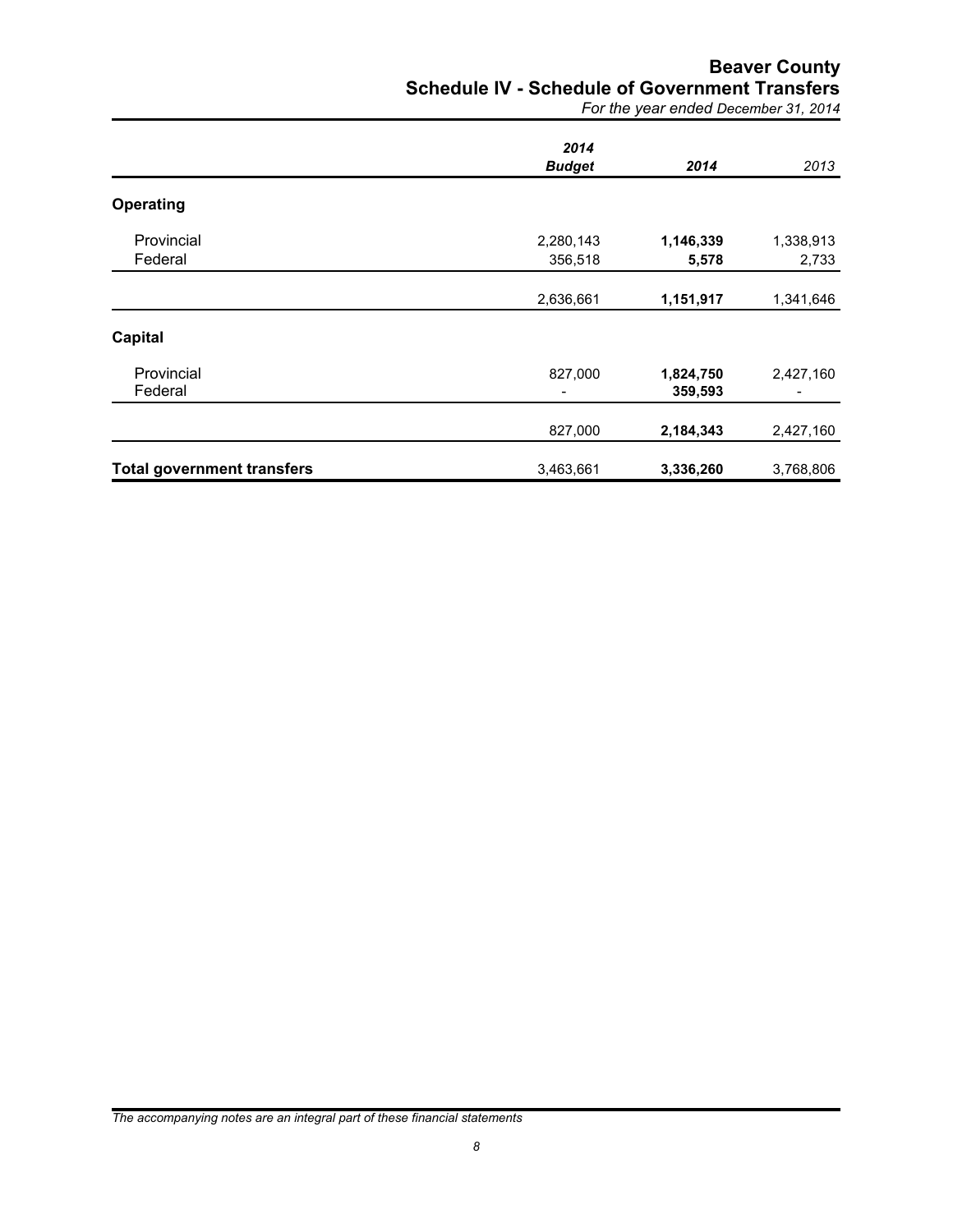## **Beaver County Schedule V - Schedule of Expenses by Object**

*For the year ended December 31, 2014*

|                                               | 2014          |            |            |
|-----------------------------------------------|---------------|------------|------------|
|                                               | <b>Budget</b> | 2014       | 2013       |
|                                               |               |            |            |
| Salaries, wages and benefits                  | 4,395,065     | 4,337,547  | 4,235,099  |
| Contracted and general services               | 4,186,185     | 3,668,812  | 4,117,179  |
| Amortization of tangible capital assets       |               | 2,683,925  | 2,599,092  |
| Materials, goods and utilities                | 1,852,236     | 1,772,109  | 1,924,253  |
| Grants to other governments and organizations | 1,380,189     | 1,658,522  | 1,257,973  |
| Interest on long-term debt                    |               | 181,858    | 173,761    |
| Provision for (recovery of) allowances        | 15,000        | 28,030     | (63, 640)  |
| Bank charges and short-term interest          | 1,200         | 1,828      | 1,515      |
|                                               | 11,829,875    | 14.332.631 | 14.245.232 |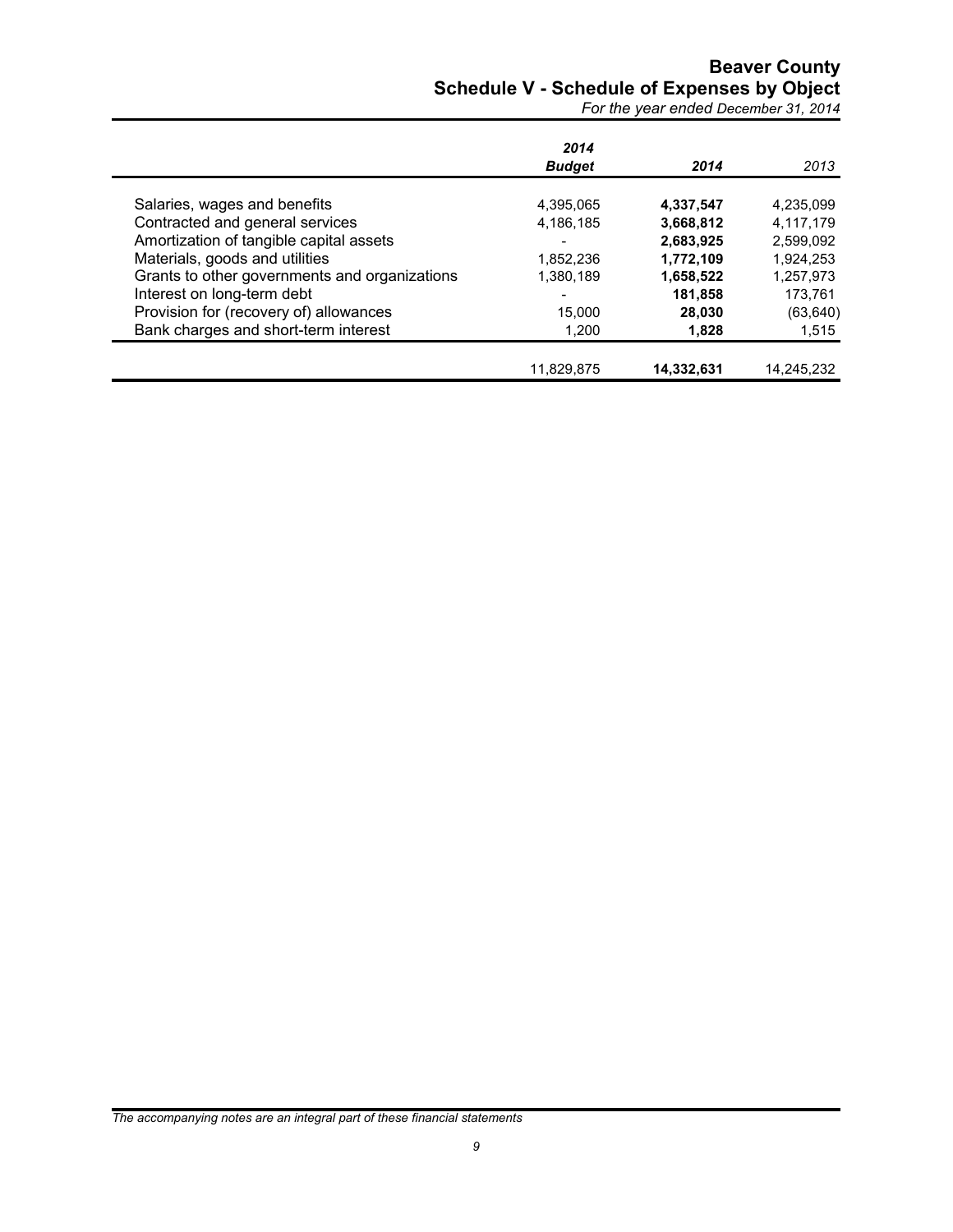**Beaver County Schedule VI - Schedule of Segmented Disclosure**

|  |  |  | For the year ended December 31, 2014 |  |  |
|--|--|--|--------------------------------------|--|--|
|--|--|--|--------------------------------------|--|--|

|                                                                                                                                                                                                                    | government                                                                              | General Administration,<br>and legislative | <b>Public</b><br>works                                                                   | <b>Water and</b><br>wastewater | Protective<br>services      | Agriculture<br>services      | <b>Family and</b><br>community                           | <b>Culture</b>                                                         | <b>Planning and</b><br>development | Parks and<br>recreation            | <b>Total</b>                                                                                     |
|--------------------------------------------------------------------------------------------------------------------------------------------------------------------------------------------------------------------|-----------------------------------------------------------------------------------------|--------------------------------------------|------------------------------------------------------------------------------------------|--------------------------------|-----------------------------|------------------------------|----------------------------------------------------------|------------------------------------------------------------------------|------------------------------------|------------------------------------|--------------------------------------------------------------------------------------------------|
| Revenue                                                                                                                                                                                                            |                                                                                         |                                            |                                                                                          |                                |                             |                              |                                                          |                                                                        |                                    |                                    |                                                                                                  |
| Net municipal property taxes<br>Government transfers<br>Grants<br>User charges and sales of goods<br>Interest income<br>Penalties and costs on taxes<br>Gain on sale of tangible capital assets<br>Other<br>Rental | 12,147,457<br>$\blacksquare$<br>213,103<br>73,917<br>$\blacksquare$<br>59,139<br>35,309 | 363,579<br>599,666<br>30.702<br>181,858    | $\overline{\phantom{a}}$<br>2,641,151<br>112,149<br>$\sim$<br>$\sim$<br>65.022<br>$\sim$ | ۰.<br>90,000<br>53,708<br>٠.   | $\blacksquare$<br>25,613    | 203,359<br>$\sim$<br>16,805  | $\blacksquare$<br>128,171<br>$\mathbf{r}$<br>18,001<br>۰ | $\blacksquare$<br>$\sim$<br>$\blacksquare$<br>$\overline{\phantom{a}}$ | 172,128                            | $\sim$<br>28,321<br>$\blacksquare$ | 12,147,457<br>3,336,260<br>689,666<br>457,427<br>394,961<br>73,917<br>65,022<br>59,139<br>35,309 |
| Fines                                                                                                                                                                                                              |                                                                                         |                                            | $\blacksquare$                                                                           |                                | 34,244                      |                              |                                                          |                                                                        |                                    |                                    | 34,244                                                                                           |
|                                                                                                                                                                                                                    | 12,528,925                                                                              | 1,175,805                                  | 2,818,322                                                                                | 143,708                        | 59,857                      | 220,164                      | 146,172                                                  | $\sim$                                                                 | 172,128                            | 28,321                             | 17,293,402                                                                                       |
| <b>Expenses</b>                                                                                                                                                                                                    |                                                                                         |                                            |                                                                                          |                                |                             |                              |                                                          |                                                                        |                                    |                                    |                                                                                                  |
| Salaries, wages, and benefits<br>Contracted and general services<br>Materials, goods, and utilities                                                                                                                | $\blacksquare$<br>٠                                                                     | 1,458,681<br>549,702<br>107,361            | 1,942,857<br>2,751,198<br>1,348,172                                                      | 55,301<br>27,053<br>28,529     | 193,639<br>30,739<br>23,126 | 506,614<br>79,909<br>220,886 | 95,354<br>47,171<br>3,649                                | $\sim$<br>22,412<br>$\sim$                                             | 85,101<br>101,687<br>500           | $\sim$<br>58,941<br>39,886         | 4,337,547<br>3,668,812<br>1,772,109                                                              |
| Grants to other governments and<br>organizations<br>Interest on long-term debt<br>Provision for allowances<br>Bank charges and short-term interest                                                                 | ٠                                                                                       | 145.358<br>181,858<br>28,030<br>1,828      | $\sim$<br>$\blacksquare$<br>$\sim$                                                       | ٠.                             | 693,948                     | 275,661                      | 139,914<br>۰<br>۰                                        | 171,028<br>$\sim$                                                      |                                    | 232,613                            | 1,658,522<br>181,858<br>28,030<br>1,828                                                          |
|                                                                                                                                                                                                                    | $\blacksquare$                                                                          | 2,472,818                                  | 6,042,227                                                                                | 110,883                        | 941,452                     | 1,083,070                    | 286,088                                                  | 193,440                                                                | 187,288                            | 331,440                            | 11,648,706                                                                                       |
| Net revenue, before amortization                                                                                                                                                                                   | 12,528,925                                                                              | (1, 297, 013)                              | (3,223,905)                                                                              | 32,825                         | (881, 595)                  | (862, 906)                   | (139, 916)                                               | (193, 440)                                                             | (15, 160)                          | (303, 119)                         | 5,644,696                                                                                        |
| Amortization expense                                                                                                                                                                                               |                                                                                         | 332,196                                    | 2,211,911                                                                                | 37,269                         | 23,528                      | 60,854                       | $\sim$                                                   |                                                                        |                                    | 18,167                             | 2,683,925                                                                                        |
| Net revenue                                                                                                                                                                                                        | 12,528,925                                                                              | (1,629,209)                                | (5,435,816)                                                                              | (4, 444)                       | (905, 123)                  | (923, 760)                   | (139, 916)                                               | (193, 440)                                                             | (15, 160)                          | (321, 286)                         | 2,960,771                                                                                        |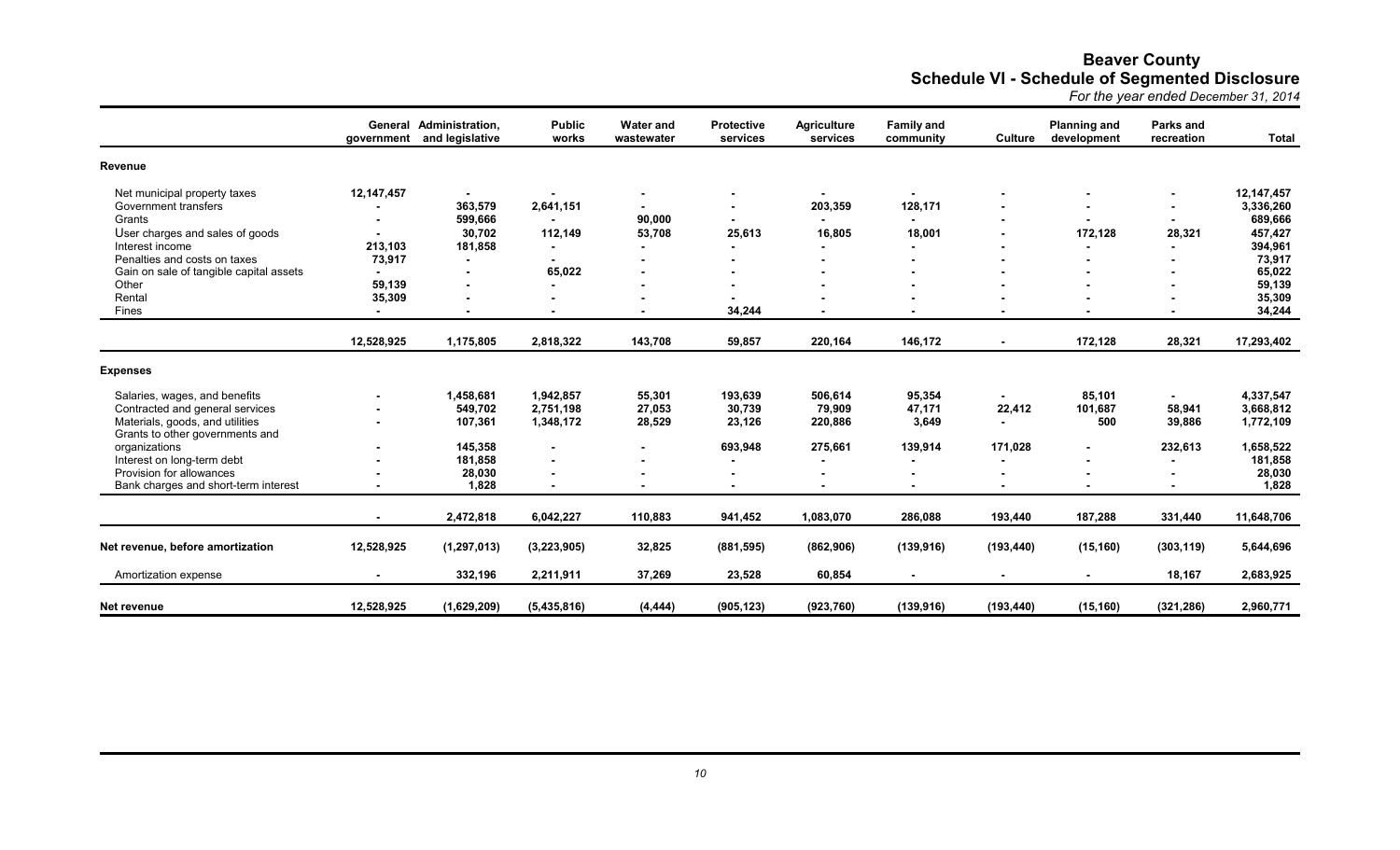## **1. Significant accounting policies**

The financial statements of Beaver County (the "County") are the representations of management prepared in accordance with generally accepted accounting principles established by the Public Sector Accounting Board of the Canadian Institute of Chartered Accountants. Significant aspects of the accounting policies adopted by the County are as follows:

### *Reporting entity*

The financial statements reflect the assets, liabilities, revenue, expenses, and changes in financial position of the reporting entity. This entity is comprised of the municipal operations plus all of the organizations that are owned or controlled by the County and are, therefore, accountable to County Council for the administration of their financial affairs and resources.

The schedule of property taxes levied also includes requisitions for education and other external organizations that are not part of the municipal reporting entity.

The financial statements exclude trust assets that are administered for the benefit of external parties.

#### *Basis of accounting*

The financial statements are prepared using the accrual basis of accounting. The accrual basis of accounting records revenue as it is earned and measurable. Expenses are recognized as they are incurred and measurable based upon receipt of goods or services and/or the legal obligation to pay.

Government transfers, contributions and other amounts are received from third parties pursuant to legislation, regulation or agreement and may only be used for certain programs, in the completion of specific work, or for the purchase of tangible capital assets. In addition, certain user charges and fees are collected for which the related services have yet to be performed. Revenue is recognized in the period when the related expenses are incurred, services performed or the tangible capital assets are acquired.

#### *Use of estimates*

The preparation of financial statements in conformity with Canadian public sector accounting standards requires management to make estimates and assumptions that affect the reported amount of assets and liabilities and disclosure of contingent assets and liabilities at the date of the financial statements, and the reported amounts of revenue and expenses during the period. Where measurement uncertainty exists, the financial statements have been prepared within reasonable limits of materiality. Actual results could differ from those estimates.

Trade and other accounts receivable are stated after evaluation as to their collectibility and an appropriate allowance for doubtful accounts is provided where considered necessary. Amortization is based on the estimated useful lives of tangible capital assets. Accrued sick time for employees is based on historical utilization applied to the total sick bank. Gravel inventory is valued using calculations which have some estimation involved. The reclamation liability is an estimated cost to bring the gravel pit site back to its original condition prior to mining.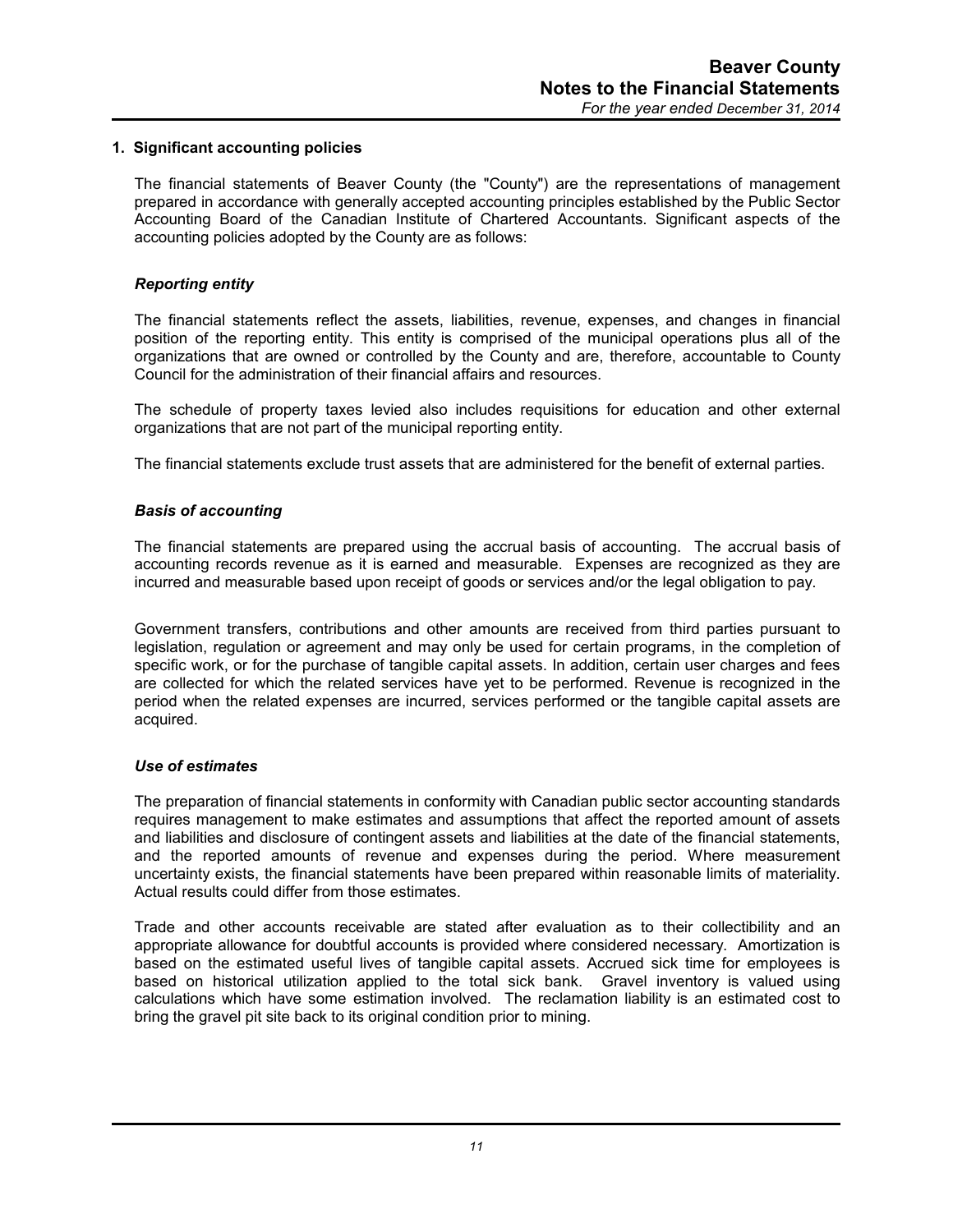#### *Cash and equivalents*

Cash and equivalents include balances with banks and short-term investments with maturities of three months or less.

#### *Investments*

Investments are recorded at amortized cost. Investment premiums and discounts are amortized over the term of the respective investments. When there has been a loss in value that is other than a temporary decline, the respective investment is written down to recognize the loss.

#### *Tax sale proceeds*

Tax sale proceeds and the associated liabilities consist of the excess funds collected on the sale of seized properties put up for tax auction after outstanding property taxes were recovered. Under the *Municipal Government Act*, the County is required to hold these funds for up to 10 years and attempt to disperse them to the former property owners.

#### *Debt charges recoverable*

Debt charges recoverable consist of amounts that are recoverable from municipal agencies or other local governments with respect to outstanding debentures or other long-term debt pursuant to annexation orders or joint capital undertakings. These recoveries are recorded at a value that equals the offsetting portion of the un-matured long-term debt, less actuarial requirements for the retirement of any sinking fund debentures.

## *Property tax requisition over-levy and under-levy*

Over-levies and under-levies arise from the difference between the actual levy made to cover each requisition and the actual amount requisitioned.

If the actual levy exceeds the requisition, the over-levy is accrued as a liability and property tax revenue is reduced. Where the actual levy is less than the requisition amount, the under-levy is accrued as a receivable and as property tax revenue.

Requisition tax rates in the subsequent year are adjusted for any over-levies or under-levies of the prior year.

#### *Land for resale inventory*

Land held for resale is recorded at the lower of cost or net realizable value. Cost includes costs for land acquisitions and improvements required to prepare the land for servicing such as clearing, stripping and leveling charges. Related development costs incurred to provide infrastructure such as water and wastewater services, roads, sidewalks, and street lighting are recorded as tangible capital assets under the respective function.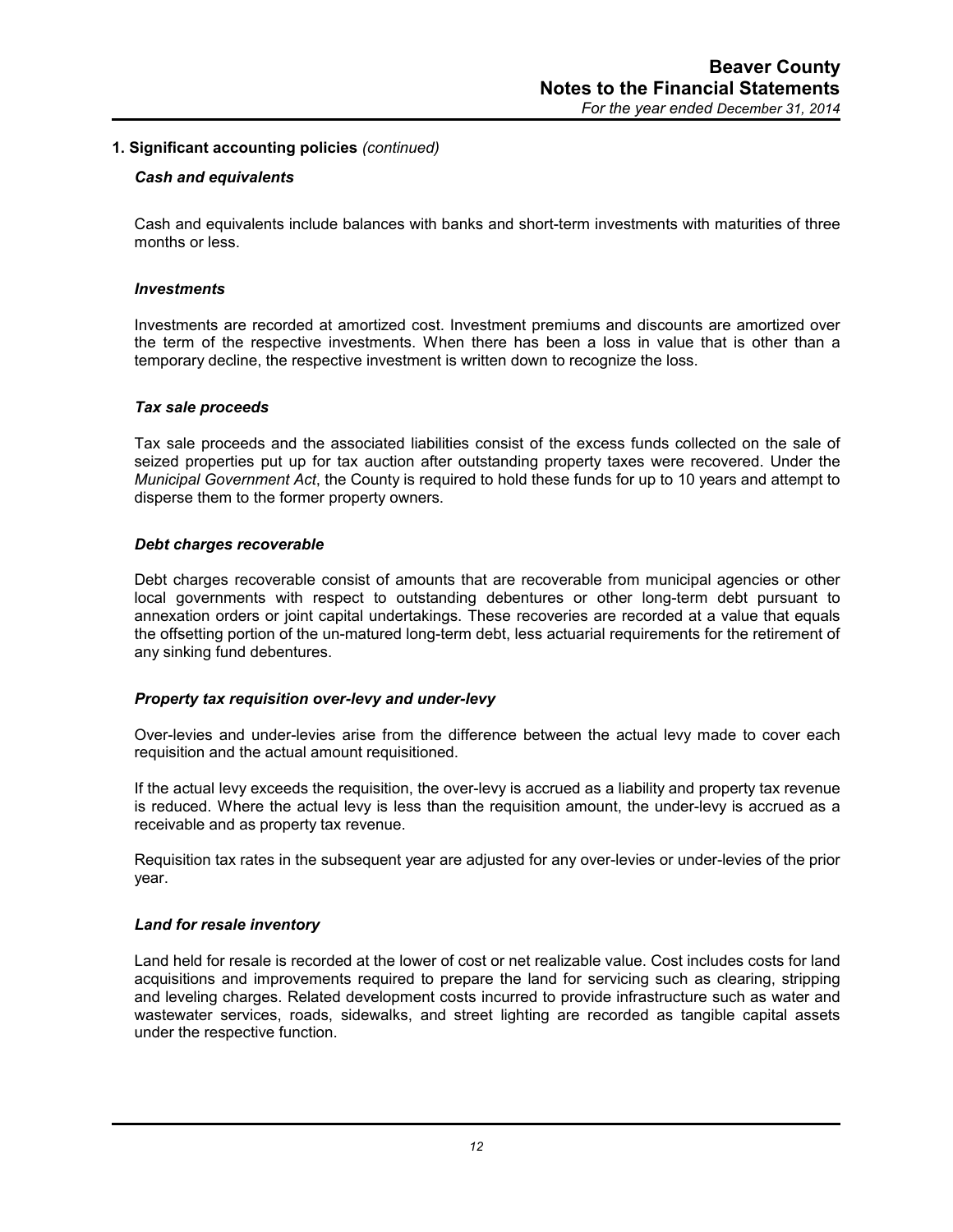## *Investment in subsidiary company*

Beaver Regional Industrial Services Corp., a wholly-owned subsidiary corporation of Beaver County, is accounted for on a modified equity basis, consistent with Canadian generally accepted accounting principles for government business enterprises. Under the modified equity basis, the business enterprise's accounting policies are not adjusted to conform with those of the County, and interorganizational transactions and balances are not eliminated.

## *Revenue recognition*

## **i. Funding**

Revenue is recognized as it becomes receivable under the terms of applicable funding agreements. Funding received under funding arrangements that relate to a subsequent fiscal year are reflected as deferred revenue on the statement of financial position in the year of receipt.

## **ii. Government transfers**

Government transfers are the transfer of assets from senior levels of government that are not the result of an exchange transaction, are not expected to be repaid in the future, or the result of a direct financial return.

The County recognizes a government transfer as revenue when the transfer is authorized and all eligibility criteria, if any, have been met. A government transfer with stipulations giving rise to an obligation that meets the definition of a liability is recognized as a liability. In such circumstances, the County recognizes revenue as the liability is settled.

## **iii. Tax revenue**

The County recognizes taxes as assets and revenue when they meet the definition of an asset, are authorized by Council, and the taxable event has occurred. Tax revenue is initially measured at management's best estimate of the amount resulting from the original taxable event in accordance with legislation. The related tax receivable is initially recognized at its realizable value at the date of acquisition. At each financial statement date, the County evaluates the tax receivable for collectibility and records a valuation allowance to reflect the tax receivable at its net recoverable amount, if necessary.

## **iv. Other revenue**

Other sources of revenue are recorded when received or receivable.

## *Non-financial assets*

Assets are classified as either financial or non-financial. Financial assets are assets that could be used to discharge existing liabilities or finance future operations. Non-financial assets are acquired, constructed or developed assets that do not normally provide resources to discharge existing liabilities but are employed to deliver government services, may be consumed in normal operations and are not for resale in the normal course of operations.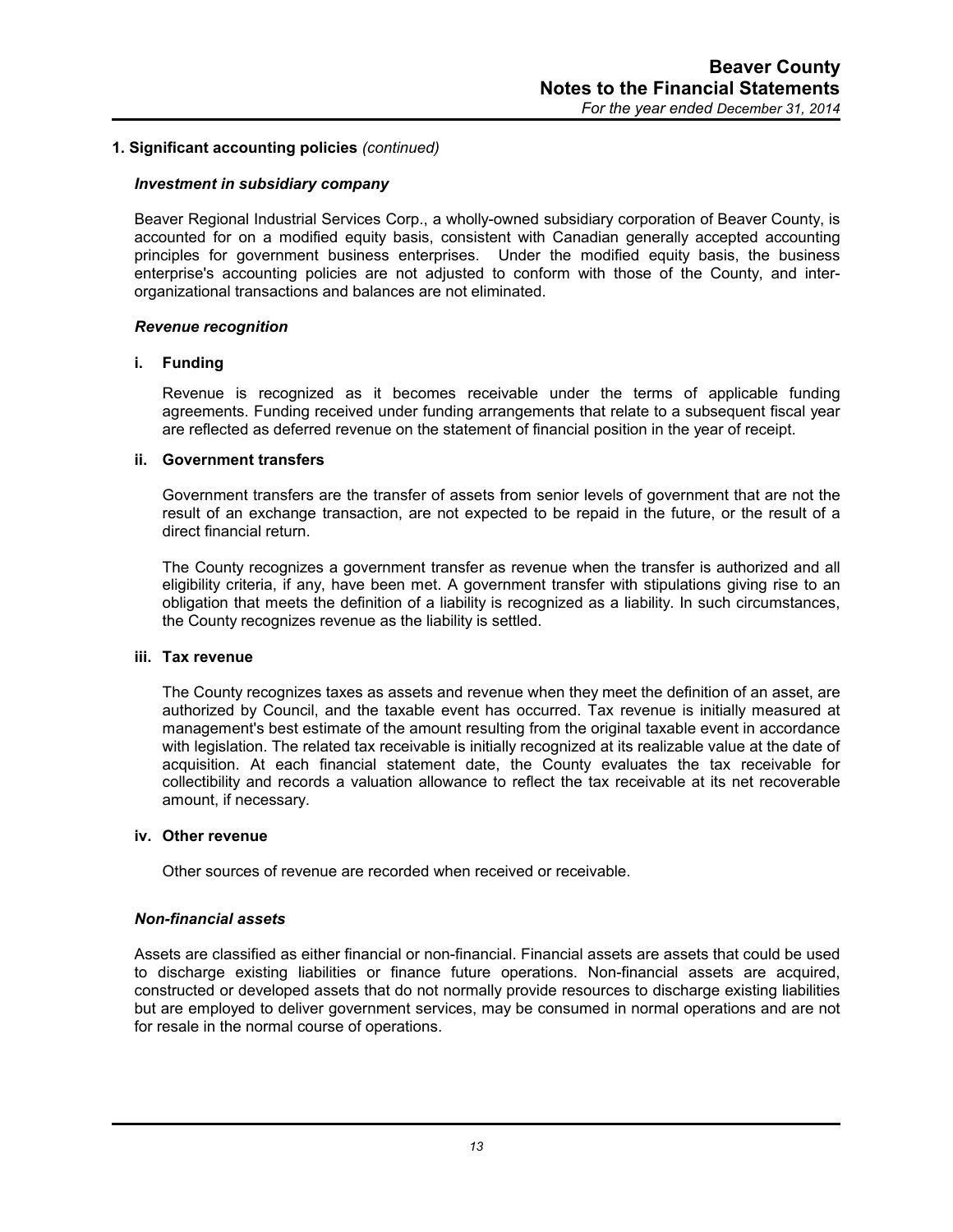#### *Non-financial assets (continued)*

### **i. Tangible capital assets**

Tangible capital assets are recorded at cost which includes all amounts that are directly attributable to acquisition, construction, development or betterment of the asset. The cost, less residual value, of the tangible capital assets is amortized on a straight line basis over the estimated useful life as follows:

| Land improvements                        | 15-25 $vears$ |
|------------------------------------------|---------------|
| <b>Buildings</b>                         | 25-50 years   |
| Engineered structures, roads and bridges | 5-75 years    |
| Machinery and equipment                  | 5-40 years    |
| <b>Vehicles</b>                          | 5-25 years    |

Amortization is charged in the year of acquisition and disposal. Assets under construction are not amortized until the asset is available for productive use. The net book value of assets under construction in the current year is \$1,028,889.

## **ii. Contributions of tangible capital assets**

Tangible capital assets received as contributions are recorded at fair value at the date of receipt and also are recorded as revenue.

#### **iii. Leases**

Leases are classified as capital or operating leases. Leases which transfer substantially all of the benefits and risks incidental to ownership of property are accounted for as capital leases. All other leases are accounted for as operating leases and the related lease payments are charged to expenses as incurred.

## **iv. Inventories**

Inventories held for consumption are recorded at the lower of cost and replacement cost.

#### **vi. Prepaid expenses**

Prepaid expenses include pre-payments on goods and services which will be utilized in the following fiscal year.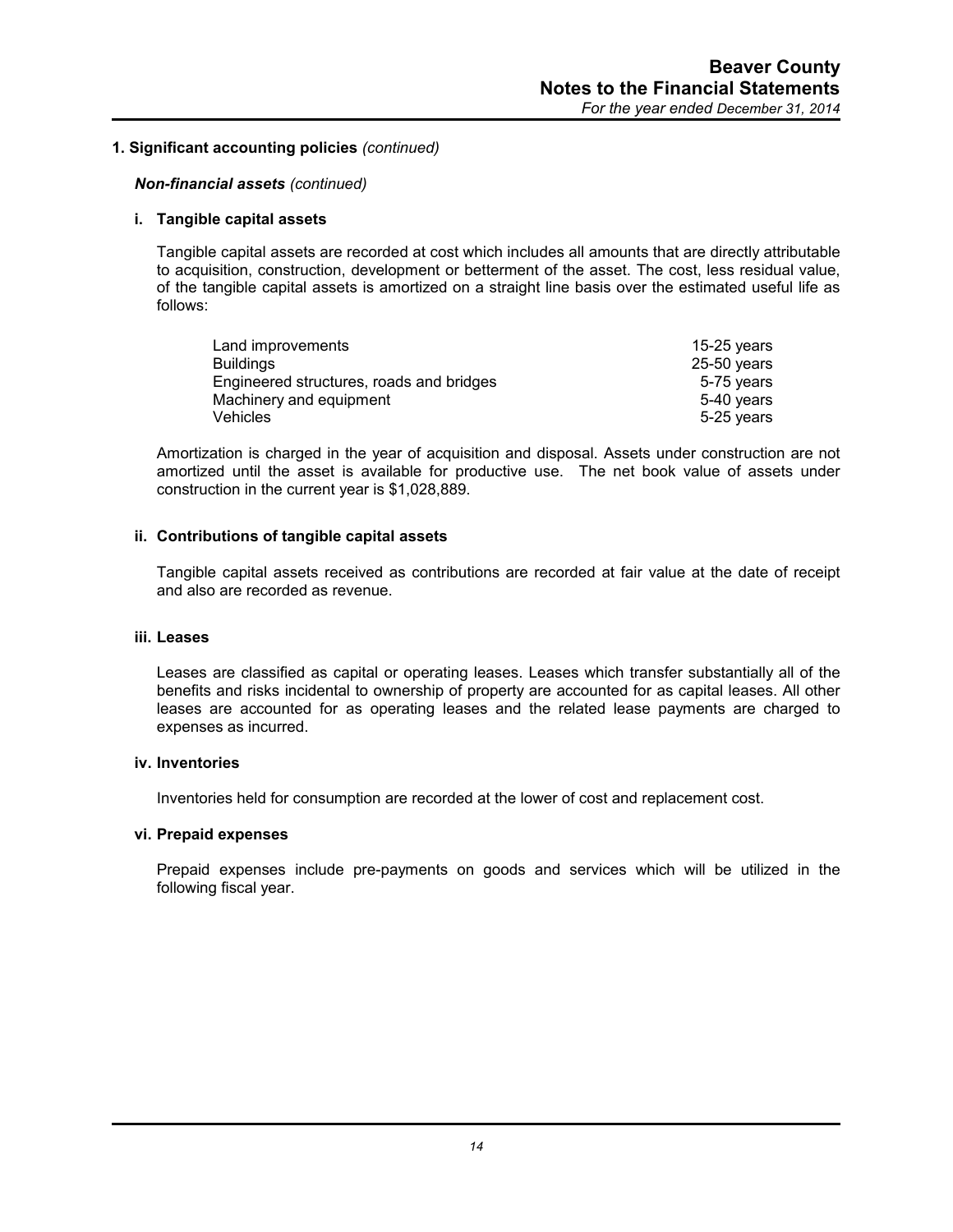### *Segments*

The County conducts its business through a number of reportable segments. These operating segments are established by senior management to facilitate the achievement of the County's longterm objectives to aid in resource allocation decisions, and to assess operational performance.

#### *Pensions*

The County participates in a multi-employer defined benefit pension plan. The plan is accounted for as a defined contribution plan.

#### *Recent accounting pronouncements*

#### **i. Liability for contaminated sites**

In June 2010, the Public Sector Accounting Board ("PSAB") issued PS 3260 *Liability for Contaminated Sites* to establish recognition, measurement and disclosure standards for liabilities associated with the remediation of contaminated sites. The new section defines activities included in a liability for remediation, establishes when to recognize and how to measure a liability for remediation, and provides the related financial statement presentation and disclosure requirements.

PS 3260 is effective for fiscal years beginning on or after April 1, 2014. The County does not expect the adoption of the new section to have a material impact on its financial statements.

#### **ii. Financial Instruments**

In June 2011, the PSAB issued PS 3450 *Financial Instruments* to establish standards for recognition, measurement, presentation and disclosure of financial assets, financial liabilities and non-financial derivatives. As a result of issuance of PS 3450, there have been numerous consequential amendments made to other Sections.

PS 3450 is effective for fiscal years beginning on or after April 1, 2016. Earlier adoption is permitted. The County does not expect the adoption of the new section to have a material impact on its financial statements.

#### **iii.Financial statement presentation**

In June 2011, as a result of the issuance of PS 3450 *Financial Instruments*, the PSAB issued new PS 1201 *Financial Statement Presentation*, which revises and replaces PS 1200 *Financial Statement Presentation*.

This section is effective for governments in the same period PS 3450 is adopted. PS 3450 is effective for fiscal years beginning on or after April 1, 2016. Early adoption is permitted. The County does not expect the adoption of the new section to have a material impact on its financial statements.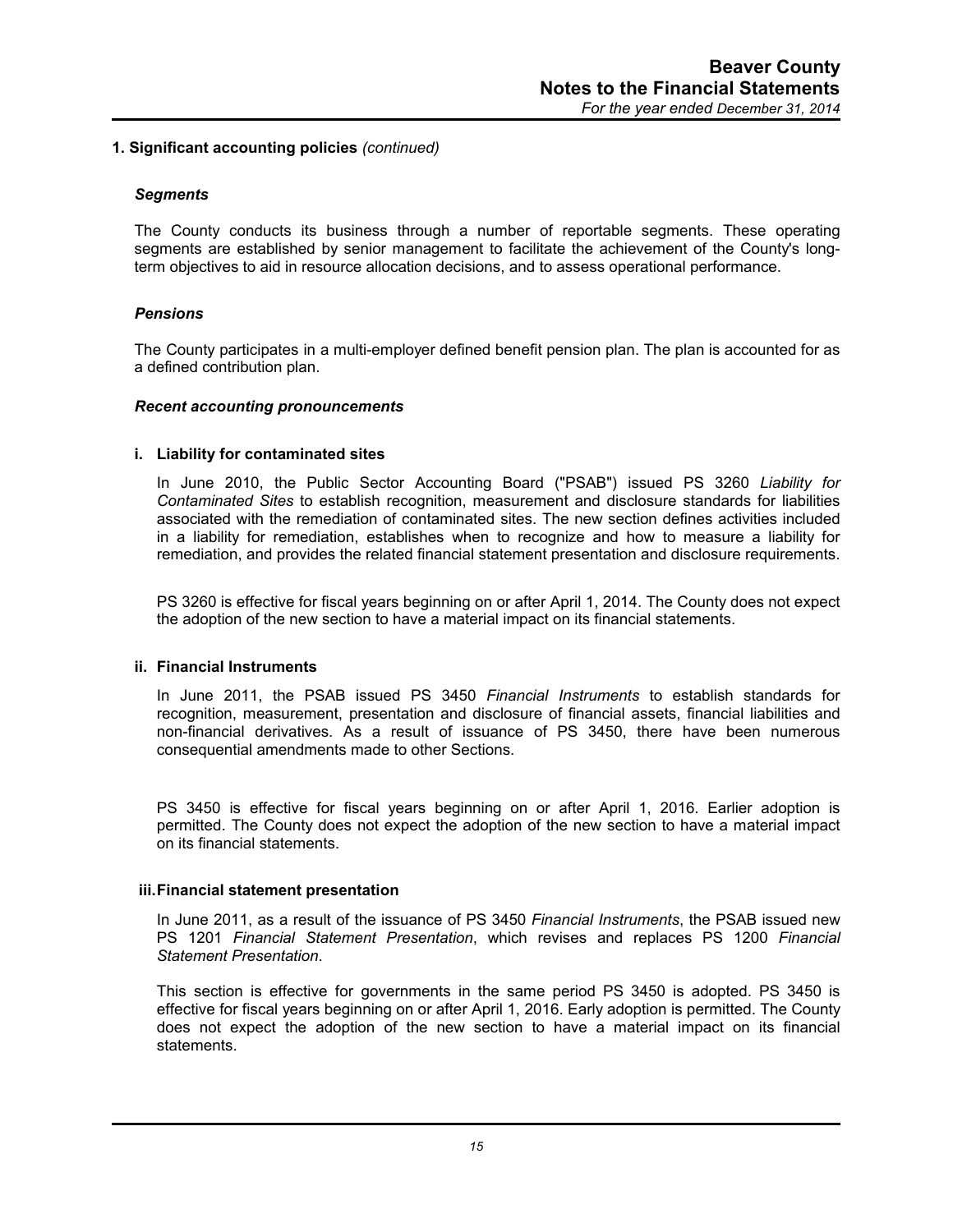*For the year ended December 31, 2014*

## **2. Cash and equivalents**

|                       | 2014      | 2013      |
|-----------------------|-----------|-----------|
| Cash                  | 686,674   | 257,995   |
| Temporary investments | 396,431   | 1,800,000 |
|                       |           |           |
|                       | 1,083,105 | 2,057,995 |

Temporary investments are made up of guaranteed investment certificates with effective interest rates of 1.61% (2013 - 1.70% to 1.80%) and mature in three months or less.

## **3. Investments**

Investments are made up of guaranteed investment certificates with effective interest rates of 1.63% - 1.73% (2013 - 1.28% to 2.03%) and have maturities greater than three months.

## **4. Property taxes receivable**

|                                      | 2014       | 2013      |
|--------------------------------------|------------|-----------|
| Current taxes                        | 186,123    | 245,632   |
| Arrears taxes                        | 252,715    | 247,162   |
|                                      | 438,838    | 492,794   |
| Less allowance for doubtful accounts | (186, 156) | (158,126) |
|                                      | 252,682    | 334,668   |

|                             | 2014    | 2013    |
|-----------------------------|---------|---------|
| Due from governments        | 441,518 | 133,143 |
| Trade and other receivables | 450.348 | 76.430  |
|                             |         |         |
|                             | 891.866 | 209,573 |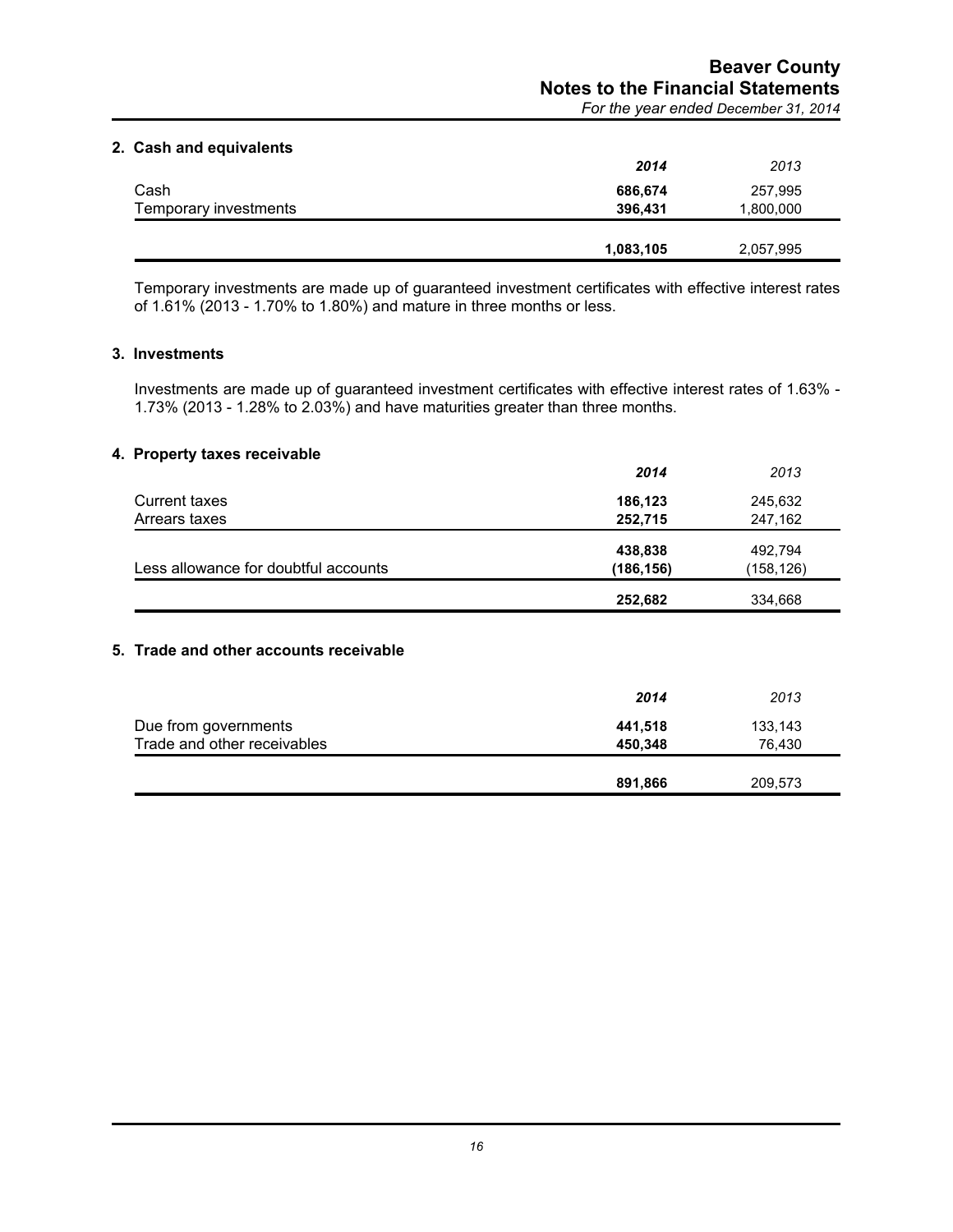#### **6. Due from Beaver Foundation**

|                                      | 2014      | 2013      |
|--------------------------------------|-----------|-----------|
| Debt charges recoverable             | 108,839   | 112,332   |
| Non-current debt charges recoverable | 3,492,983 | 3,877,783 |
|                                      |           |           |
|                                      | 3,601,822 | 3,990,115 |

The County has undertaken a joint project to assist the Beaver Foundation to build a new senior's lodge in Tofield. As at December 31, 2014 \$3,601,822 (2013 - \$3,990,115) plus interest at 4.268% is recoverable from Beaver Foundation with respect to this financing. Amounts are recoverable in semiannual blended instalments of \$130,710, and mature December 15, 2035.

|             | <b>Principal</b> | <i><b>Interest</b></i> | Total     |
|-------------|------------------|------------------------|-----------|
| 2015        | 108,839          | 152,580                | 261,419   |
| 2016        | 113,534          | 147,885                | 261,419   |
| 2017        | 118,431          | 142,988                | 261,419   |
| 2018        | 123,540          | 137,879                | 261,419   |
| 2019        | 128,869          | 132,550                | 261,419   |
| To maturity | 3,008,609        | 1,174,095              | 4,182,704 |
|             | 3,601,822        | 1,887,977              | 5,489,799 |

## **7. Investment in subsidiary**

Investment in subsidiary consists of 100% of the common shares of Beaver Regional Industrial Services Corp. and is stated at cost.

## **8. Employee benefit obligations**

Employee benefit obligations are comprised of vacation, overtime and sick time that can be carried forward to future years. Employees have earned the vacation and overtime benefits and are entitled to these benefits within the next budgetary year. The sick time liability is accrued based on historical utilization of sick time.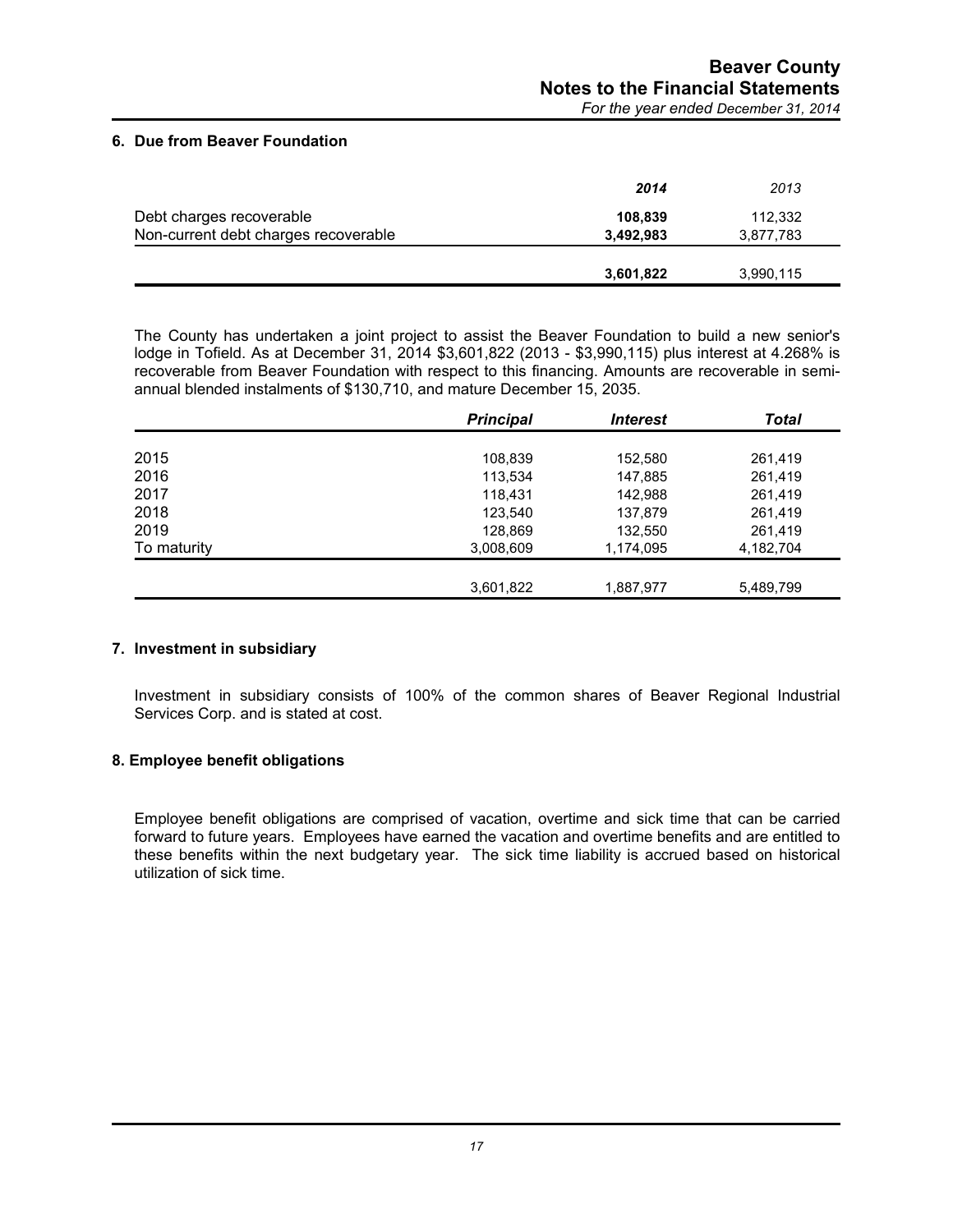## **9. Deferred revenue**

|                                                 | <b>Funding Recognized</b> |           |                     |         |  |
|-------------------------------------------------|---------------------------|-----------|---------------------|---------|--|
|                                                 | <b>Opening</b>            |           | received as revenue | Closing |  |
| Federal Gas Tax Fund                            | 50,422                    | 309,171   | (359, 593)          |         |  |
| <b>MCS Net</b>                                  | 189,000                   |           | (141, 750)          | 47,250  |  |
| <b>ATCL lease</b>                               | 10,938                    |           |                     | 10,938  |  |
| Permits                                         | 86,785                    | 56,987    |                     | 143,772 |  |
| Advanced education grant for adult learning     | 101,278                   | 123,521   | (128, 171)          | 96,628  |  |
| Growing Forward 2 grant                         |                           | 67,500    |                     | 67,500  |  |
| Municipal Sustainability Initiative - operating |                           | 218,250   | (218, 250)          |         |  |
| Municipal Sustainability Initiative - capital   |                           | 2,462,826 | (2, 281, 558)       | 181,268 |  |
| ASB grant                                       |                           | 198,359   | (198, 359)          |         |  |
| Federal conditional grant - student employment  |                           | 5,578     | (5, 578)            |         |  |
| Local government grants                         |                           | 3,000     | (3,000)             |         |  |
| Miscellaneous                                   |                           | 13,798    | (13, 798)           |         |  |
| <b>BMS</b> - dividend                           |                           | 454,069   | (454, 069)          |         |  |
| BMS - grant in lieu                             |                           | 103,622   | (103,622)           |         |  |
| BMS - good neighbour                            |                           | 28,177    | (28, 177)           |         |  |
| <b>Clean Harbors</b>                            |                           | 90,000    | (90,000)            |         |  |
|                                                 | 438,423                   | 4,134,858 | (4,025,925)         | 547,356 |  |

Included in the County's deferred revenue are government transfers which are restricted to eligible capital projects as approved under the funding agreements and amounts received in advance for permits.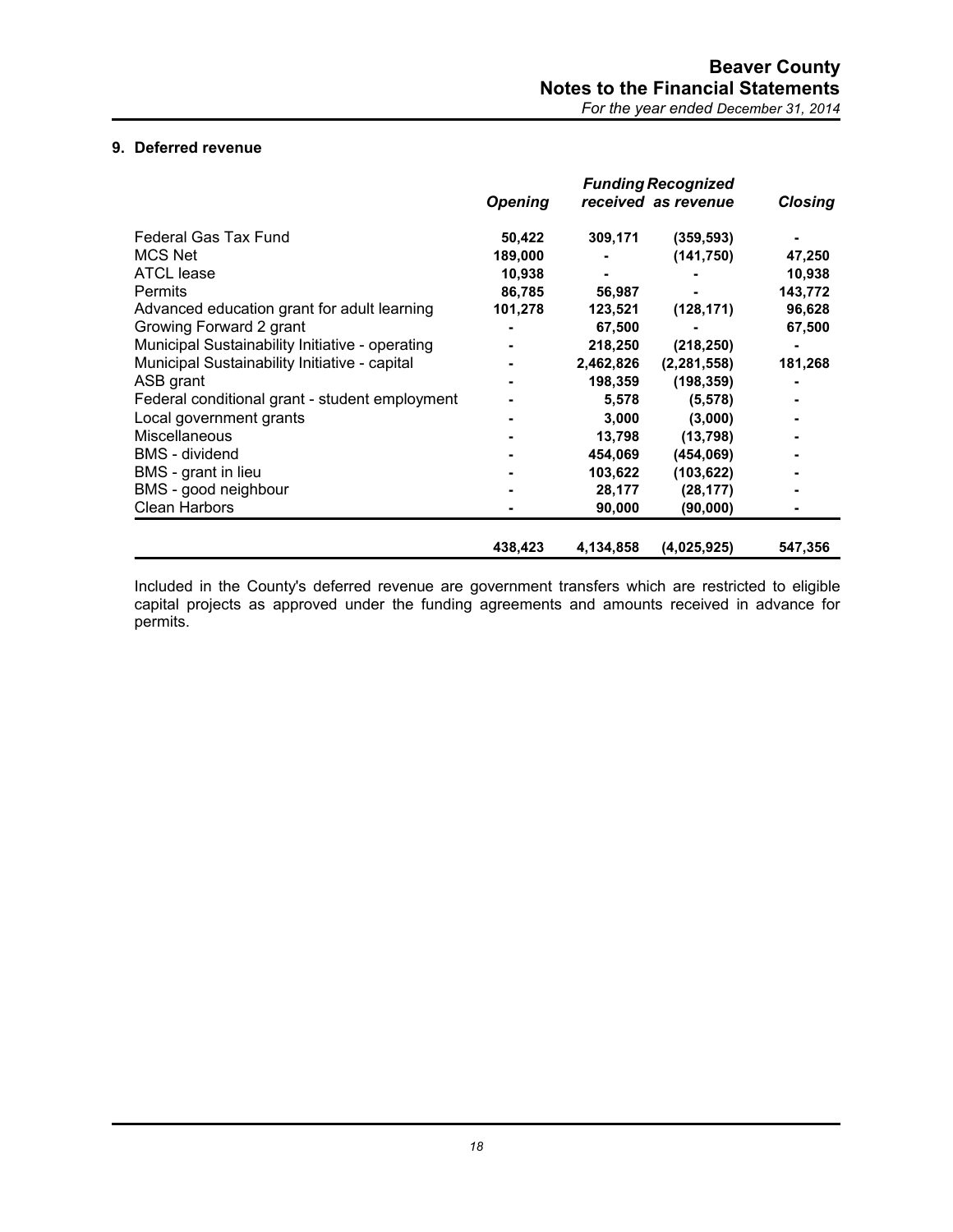## **10. Long-term debt**

| --                       | 2014      | 2013      |
|--------------------------|-----------|-----------|
| Tax-supported debentures | 3,601,822 | 3.990.115 |

Payments of interest and principal are due as follows:

|             | <b>Principal</b> | <i><b>Interest</b></i> | Total     |
|-------------|------------------|------------------------|-----------|
|             |                  |                        |           |
| 2015        | 108,839          | 152,580                | 261,419   |
| 2016        | 113,534          | 147,885                | 261,419   |
| 2017        | 118,431          | 142,988                | 261,419   |
| 2018        | 123,540          | 137,879                | 261,419   |
| 2019        | 128,869          | 132,550                | 261,419   |
| To maturity | 3,008,609        | 1,174,095              | 4,182,704 |
|             |                  |                        |           |
|             | 3,601,822        | 1,887,977              | 5,489,799 |

Debenture debt is repayable to Alberta Capital Finance Authority and bears interest at 4.268% per annum and matures in 2035. Debenture debt is issued on the credit and security of the County at large.

## **11. Inventory for consumption**

|                                    | 2014                 | 2013                 |
|------------------------------------|----------------------|----------------------|
| Gravel inventory<br>Shop inventory | 2,595,200<br>217,797 | 2,829,246<br>205,950 |
|                                    | 2,812,997            | 3,035,196            |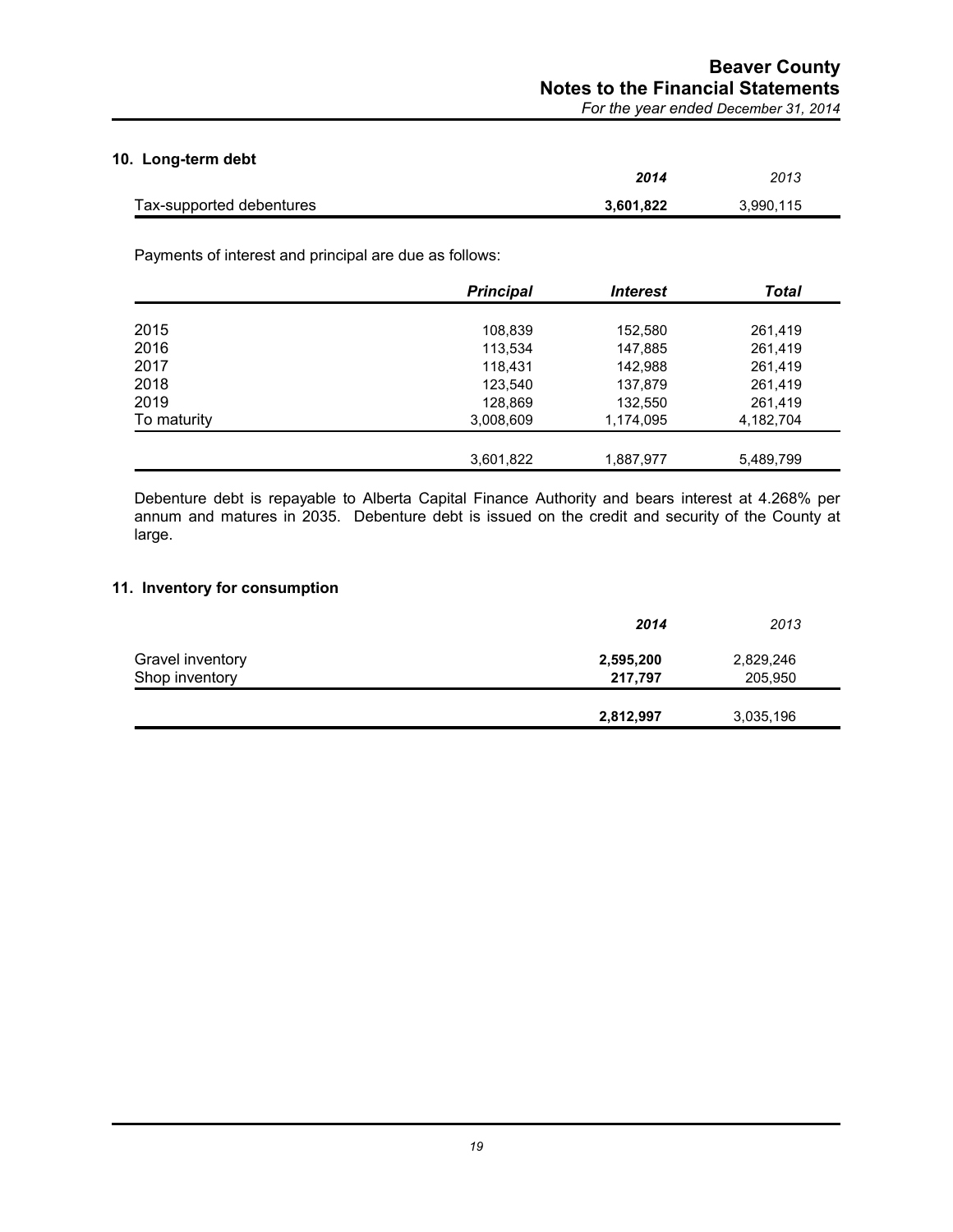## **12. Debt limits**

Section 276(2) of the *Municipal Government Act* requires that debt and debt limits as defined by Alberta Regulation 255/00 for the County be disclosed as follows:

|                                       | 2014       | 2013       |
|---------------------------------------|------------|------------|
| Total debt limit                      | 22,663,589 | 21,462,327 |
| Total debt                            | 3,601,822  | 3,990,115  |
| Amount of debt limit unused           | 19,061,767 | 17,472,212 |
| Service on debt limit                 | 3,777,265  | 3,577,055  |
| Service on debt                       | 261,419    | 261,419    |
| Amount of debt servicing limit unused | 3,515,846  | 3,315,636  |

The debt limit is calculated at 1.5 times revenue of the municipality (as defined in Alberta Regulation 255/00) and the debt service limit is calculated at 0.25 times such revenue. Incurring debt beyond these limitations requires approval by the Minister of Municipal Affairs. These thresholds are guidelines used by Alberta Municipal Affairs to identify municipalities which could be a financial risk if further debt is acquired. The calculation taken alone does not represent the financial stability of the municipality. Rather, the financial statements must be interpreted as a whole.

| 13. Equity in tangible capital assets                                           | 2014                         | 2013                         |
|---------------------------------------------------------------------------------|------------------------------|------------------------------|
| Tangible capital assets (Schedule II)<br>Accumulated amortization (Schedule II) | 95,345,315<br>(54, 996, 522) | 92,725,348<br>(53, 484, 071) |
|                                                                                 | 40,348,793                   | 39,241,277                   |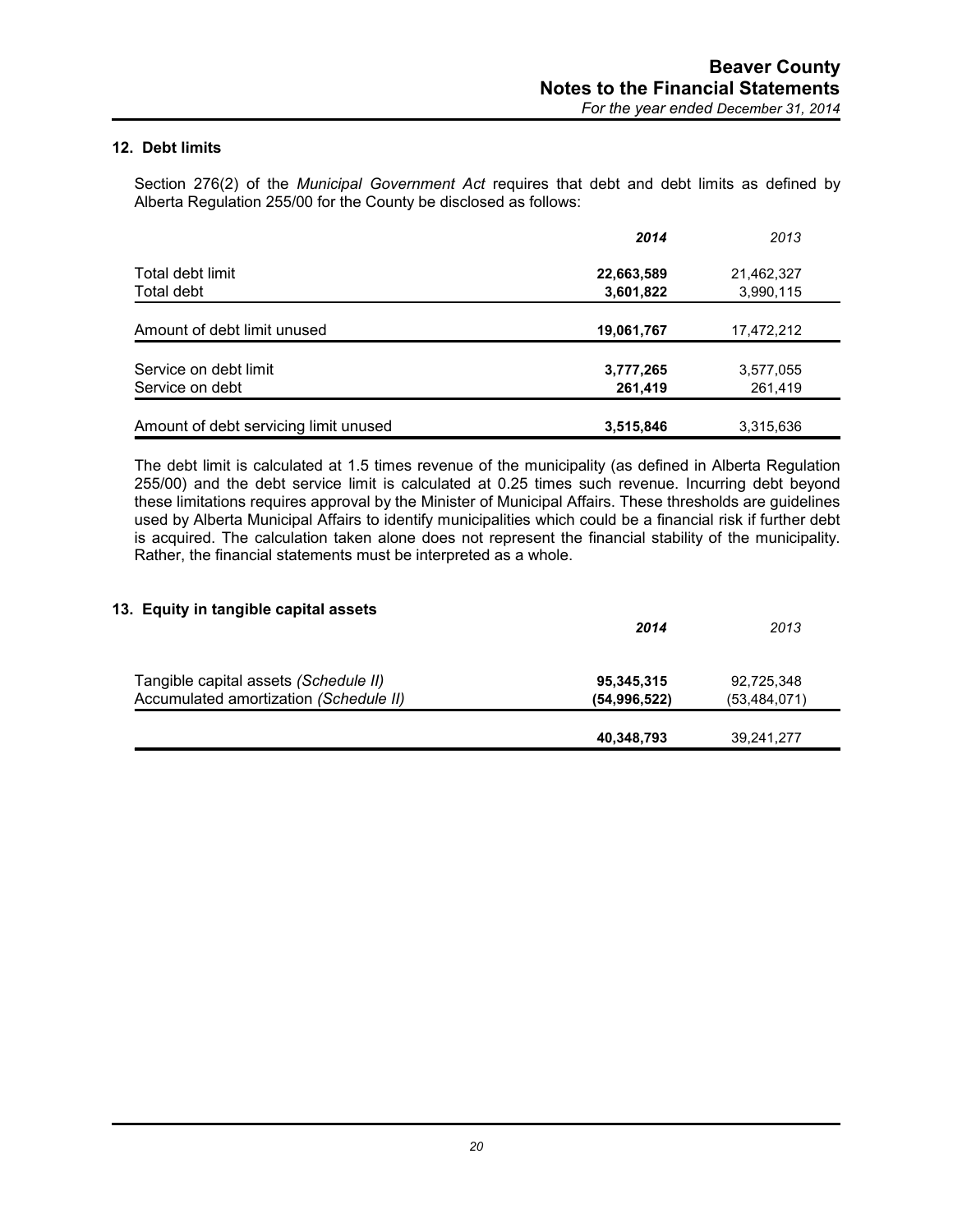## **14. Salary and benefits disclosure**

Disclosure of salaries and benefits for elected municipal officials, the chief administrative officer (CAO) and designated officers as required by Alberta Regulation 313/2000 is as follows:

|                         |               | <b>Benefits &amp;</b> |         |         |
|-------------------------|---------------|-----------------------|---------|---------|
|                         | <b>Salary</b> | allowances            | 2014    | 2013    |
| K. Smook, Councillor    | 28.579        | 4.025                 | 32.604  | 38,848  |
| S. Scott, Councillor    | 30,750        | 5,483                 | 36,233  | 30,340  |
| R. Yarham, Councillor   | 42.815        | 8,522                 | 51,337  | 47,763  |
| D. Collison, Councillor | 21.218        | 6,766                 | 27,984  | 32,206  |
| A. Hanson, Councillor   | 49.633        | 5.913                 | 55,546  | 46,161  |
| R. Beck, CAO            | 150,674       | 31.075                | 181,749 | 170.222 |

Salary includes regular base pay, bonuses, overtime, lump sum payments, gross honoraria and any other direct cash remuneration.

Benefits and allowances includes employer's share of all employee benefits and contributions or payments made on behalf of employees including pension, health care, dental coverage, vision coverage, group life insurance, accidental disability and dismemberment insurance, long and shortterm disability plans, professional memberships and tuition.

### **15. Local Authorities Pension Plan**

Employees of the County participate in the Local Authorities Pension Plan ("LAPP"), which is one of the plans covered by the Alberta Public Sector Pension Plans Act. The LAPP serves about 230,534 people and 418 employers. The LAPP is financed by employer and employee contributions and by investment earnings of the LAPP Fund.

Contributions for current service are recorded as expenses in the year in which they become due.

The County is required to make current service contributions to the LAPP of 11.39% of pensionable earnings up to the year's maximum pensionable earnings under the Canada Pension Plan and 15.84% on pensionable earnings above this amount. Employees of the County are required to make current service contributions of 10.39% of pensionable salary up to the year's maximum pensionable salary and 14.84% on pensionable salary above this amount.

Total current service contributions by the County to the LAPP in 2014 were \$387,540 (2013 - \$332,218). Total current service contributions by the employees of the County to the Local Authorities Pension Plan in 2014 were \$356,981 (2013 - \$303,430).

At December 31, 2013, the date of the most recent actuarial valuation, the LAPP disclosed an actuarial deficiency of \$4,851,516,000 (2012 - \$4,977,303,000).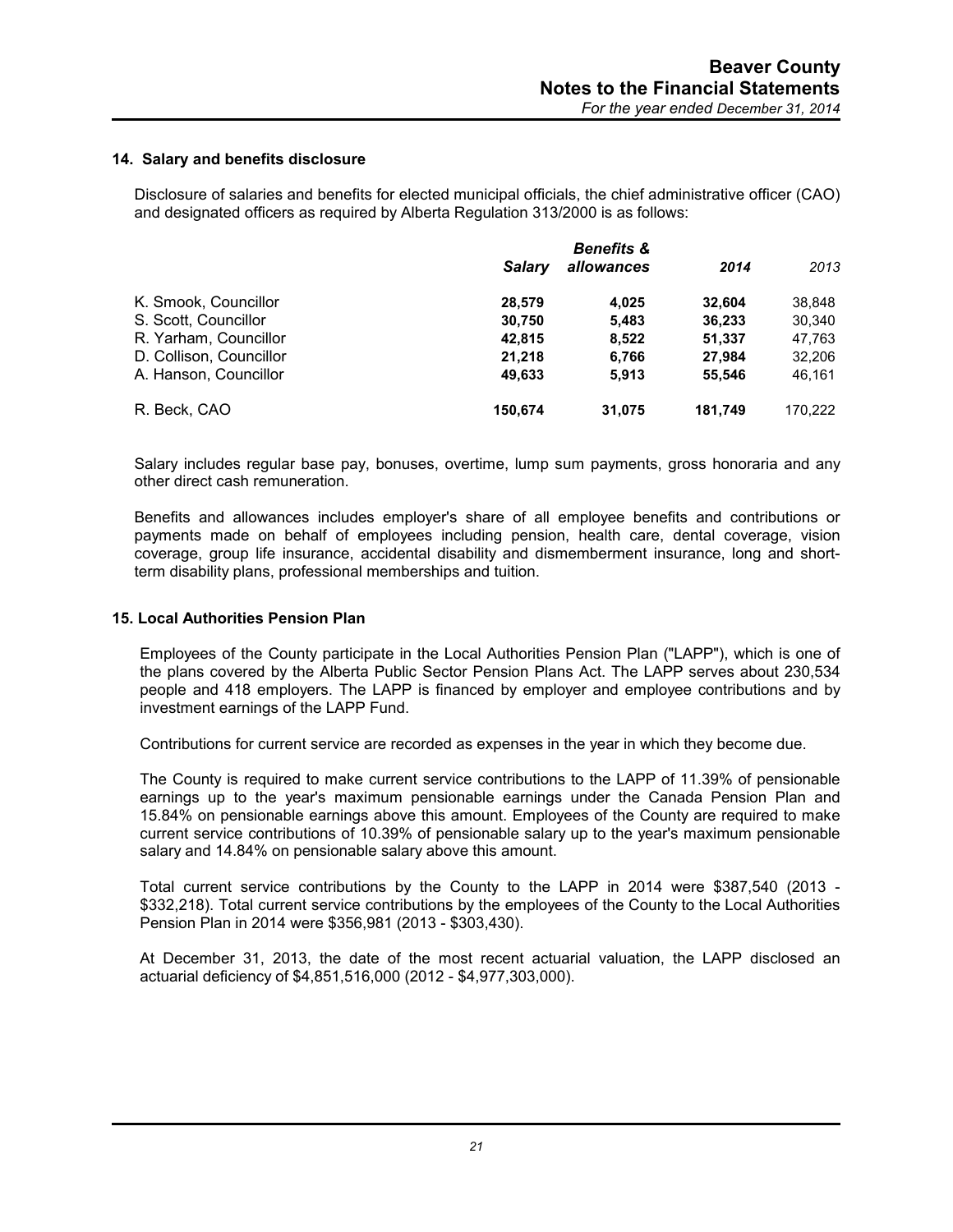### **16. Segments**

The County provides a range of services to its ratepayers. For each reported segment, the revenue and expenses represent both amounts that are directly attributable to the segment and amounts that are allocated on a reasonable basis. The accounting policies used in these segments are consistent with those followed in the preparation of the consolidated financial statements as disclosed in Note 1.

Refer to Schedule VI - Schedule of Segmented Disclosure.

## **17. Commitments**

The County has entered into gravel supply, gravel hauling and dust control agreements. The commitments over the next two years are as follows:

| 2015 | \$3,209,360 |
|------|-------------|
| 2016 | \$2,906,860 |

The County also committed to purchasing capital equipment in 2015 for a total cost of \$116,579.

#### **18. Financial instruments**

As part of its operations, the County carries a number of financial instruments. Unless otherwise noted, it is the opinion of management that the County is not exposed to significant interest, currency or credit risks arising from these financial instruments. The estimated fair market value of cash and equivalents, investments, property taxes receivable, trade and other accounts receivable accounts payable and accrued liabilities is equal to book value, unless otherwise stated, given the short-term nature of these items. The fair value of long-term debt and due from Beaver Foundation is not determinable, as there is no market to trade these items.

## **19. Restricted surplus**

The County has restricted certain amounts of the accumulated surplus in order to fund future operations. This restricted surplus is not fully funded in cash as this would tie up too much of the operational cash needed to run the day to day operations of the County. The restricted surplus total is available over time and used on an as needed basis. Surplus restricted for operating and capital activities changed as follows:

|                                   | 2013<br>(Restated) | Increases | Decreases     | 2014       |
|-----------------------------------|--------------------|-----------|---------------|------------|
| Administration                    | 1,092,947          | 886,374   | (96,676)      | 1,882,645  |
| Public works                      | 9,157,886          | 3,094,127 | (1,933,561)   | 10,318,452 |
| Water system                      | 707,848            | 658,460   | (815, 460)    | 550,848    |
| Parks and recreation              | 1,083,745          | 83,421    |               | 1,167,166  |
| Planning and economic development | 1,155,062          | 19,430    | (11, 738)     | 1,162,754  |
| Agriculture                       | 475,227            | 253,450   | (290, 567)    | 438,110    |
| Contingency                       | 3,294,824          | 5,995     |               | 3,300,819  |
|                                   | 16,967,539         | 5,001,257 | (3, 148, 002) | 18,820,794 |